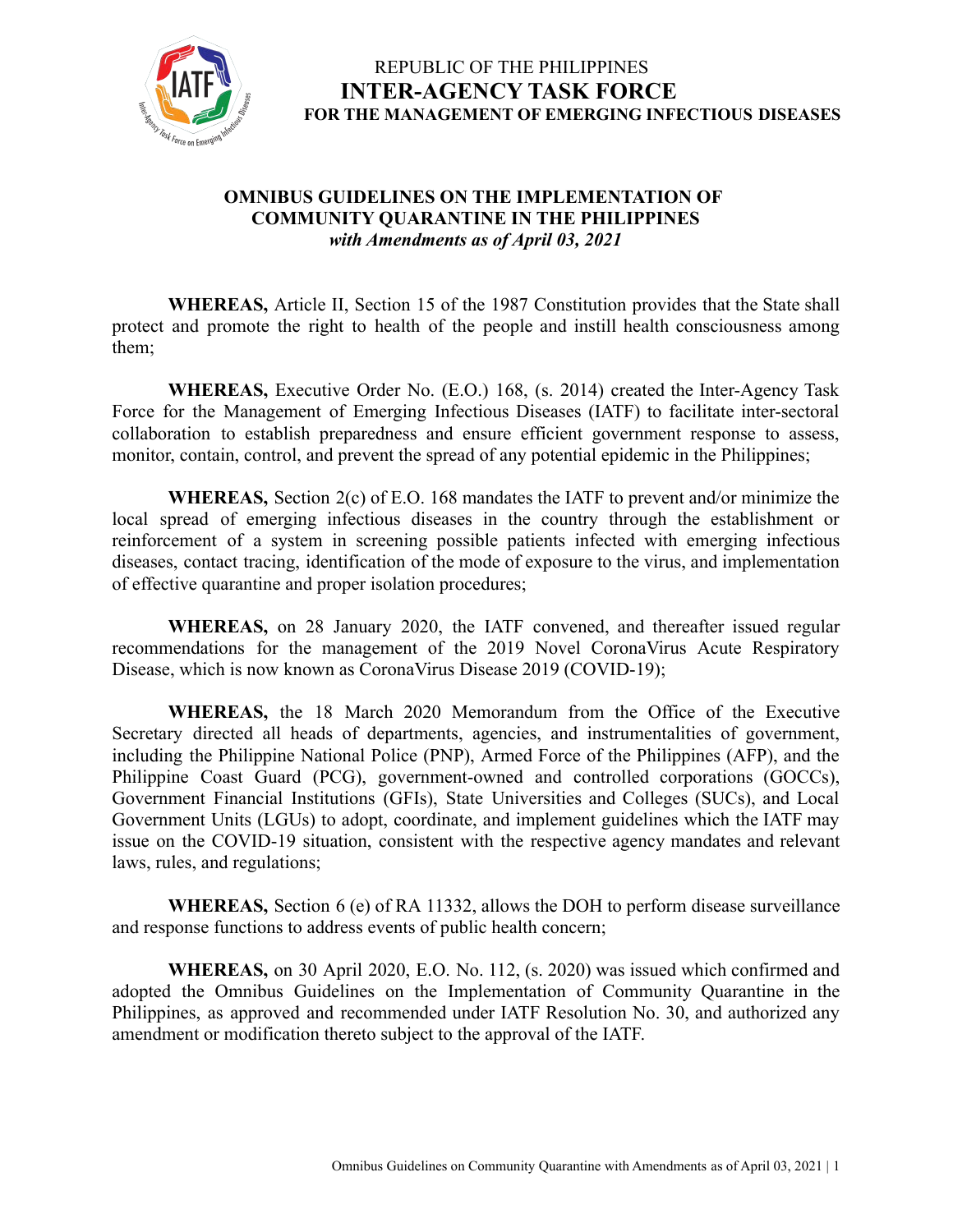

**NOW, THEREFORE,** in consideration of the premises set forth herein, the IATF issues these amended Omnibus Guidelines to harmonize and codify existing guidelines of the IATF and member-agencies pertaining to community quarantine, which shall be applied to all regions, provinces, cities, municipalities and barangays placed under community quarantine.

**SECTION [1] DEFINITION OF TERMS.** For purposes of these Guidelines, the following shall be defined as follows:

- 1. **Accommodation Establishments** refers to establishments operating primarily for accommodation purposes including, but not limited to, hotels, resorts, apartment hotels, tourist inns, motels, pension houses, private homes used for homestay, ecolodges, serviced apartments, condotels, and bed and breakfast facilities. *(As amended by Paragraph A(1) of IATF Resolution No. 43, June 03, 2020)*
- 2. **Comorbidity -** refers to the presence of a pre-existing chronic disease condition.
- 3. **Community Quarantine -** refers to the restriction of movement within, into, or out of the area of quarantine of individuals, large groups of people, or communities, designed to reduce the likelihood of transmission of an infectious disease among persons in and to persons outside the affected area.
- 4. **COVID-19** refers to the Coronavirus Disease 2019 which is caused by the virus known as the severe acute respiratory syndrome coronavirus 2 (SARS-CoV-2).
- 5. **Enhanced Community Quarantine** refers to the implementation of temporary measures imposing stringent limitations on movement and transportation of people, strict regulation of operating industries, provision of food and essential services, and heightened presence of uniformed personnel to enforce community quarantine protocols.
- 6. **Essential goods and services -** covers health and social services to secure the safety and well-being of persons, such as but not limited to, food, water, medicine, medical devices, public utilities, energy, and others as may be determined by the IATF.
- 7. **General Community Quarantine** refers to the implementation of temporary measures limiting movement and transportation, regulation of operating industries, and presence of uniformed personnel to enforce community quarantine protocols.
- 8. **Health and emergency frontline services -** refers to services provided by public health workers [all employees of the DOH, DOH Hospitals, Hospitals of LGUs, and Provincial, City, and Rural Health Units, and Drug Abuse Treatment and Rehabilitation Centers including those managed by other government agencies (*e.g.* police and military hospitals/clinics, university medical facilities), uniformed medical personnel], private health workers, such as but not limited to medical professionals, hospital and health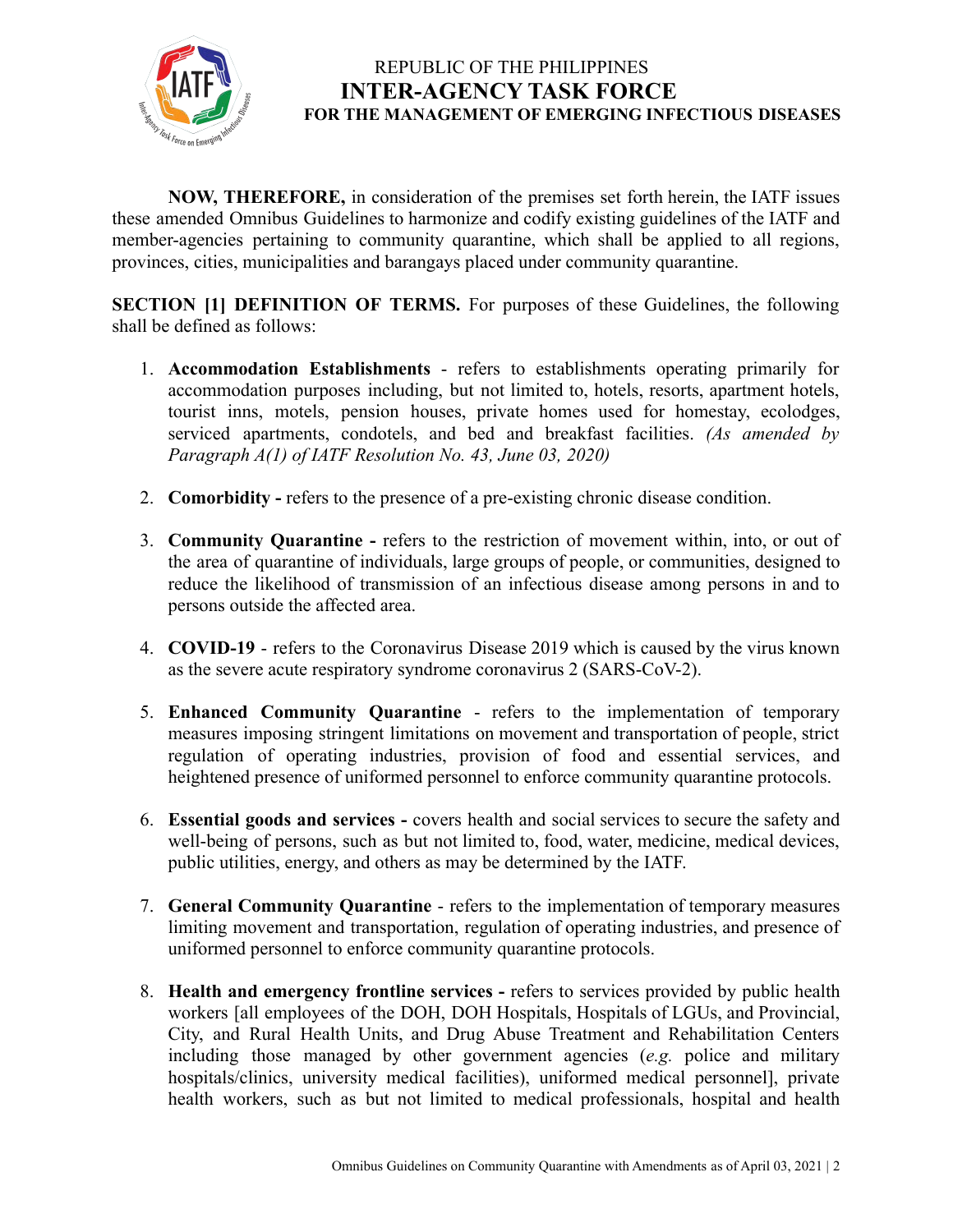

facility administrative and maintenance staff, and aides from private health facilities, as well as their service providers, health workers and volunteers of the Philippine Red Cross and the World Health Organization, and employees of Health Maintenance Organizations (HMOs), the Philippine Health Insurance Corporation (PHIC), health insurance providers, disaster risk reduction management officers, and public safety officers.

- 9. **Interzonal movement -** the movement of people, goods and services between provinces, highly urbanized cities, and independent component cities under different community quarantine classification. For this purpose, the National Capital Region shall be considered as one area. Provided that movements to and from areas under granular lockdowns shall be considered as interzonal movement even if within the same province or highly urbanized city. *(As amended by Paragraph A of IATF Resolution No. 79, October 15, 2020)*
- 10. **Intrazonal movement -** the movement of people, goods and services between provinces, highly urbanized cities, and independent component cities under the same community quarantine classification, without transiting through an area under a different classification. For this purpose, the National Capital Region shall be considered as one area. *(As amended by Paragraph A of IATF Resolution No. 79, October 15, 2020)*
- 11. **Minimum public health standards** refers to guidelines set by the DOH under Administrative Order No. 2020-0015 and such other issuances subsequent thereto, as well as sector-relevant guidelines issued by national government agencies as authorized by the IATF, to aid all sectors in all settings to implement non-pharmaceutical interventions (NPI), or public health measures that do not involve vaccines, medications or other pharmaceutical interventions, which individuals and communities must carry out in order to reduce transmission rates, contact rates, and the duration of infectiousness of individuals in the population.
- 12. **Modified Enhanced Community Quarantine -** refers to the transition phase between ECQ and GCQ, when the following temporary measures are relaxed and become less necessary: stringent limits on movement and transportation of people, strict regulation of operating industries, provision of food and essential services, and heightened presence of uniformed personnel to enforce community quarantine protocols.
- 13. **Modified General Community Quarantine** refers to the transition phase between GCQ and the New Normal, when the following temporary measures are relaxed and become less necessary: limiting movement and transportation, the regulation of operating industries, and the presence of uniformed personnel to enforce community quarantine protocols.
- 14. **New Normal** refers to the emerging behaviors, situations, and minimum public health standards that will be institutionalized in common or routine practices and remain even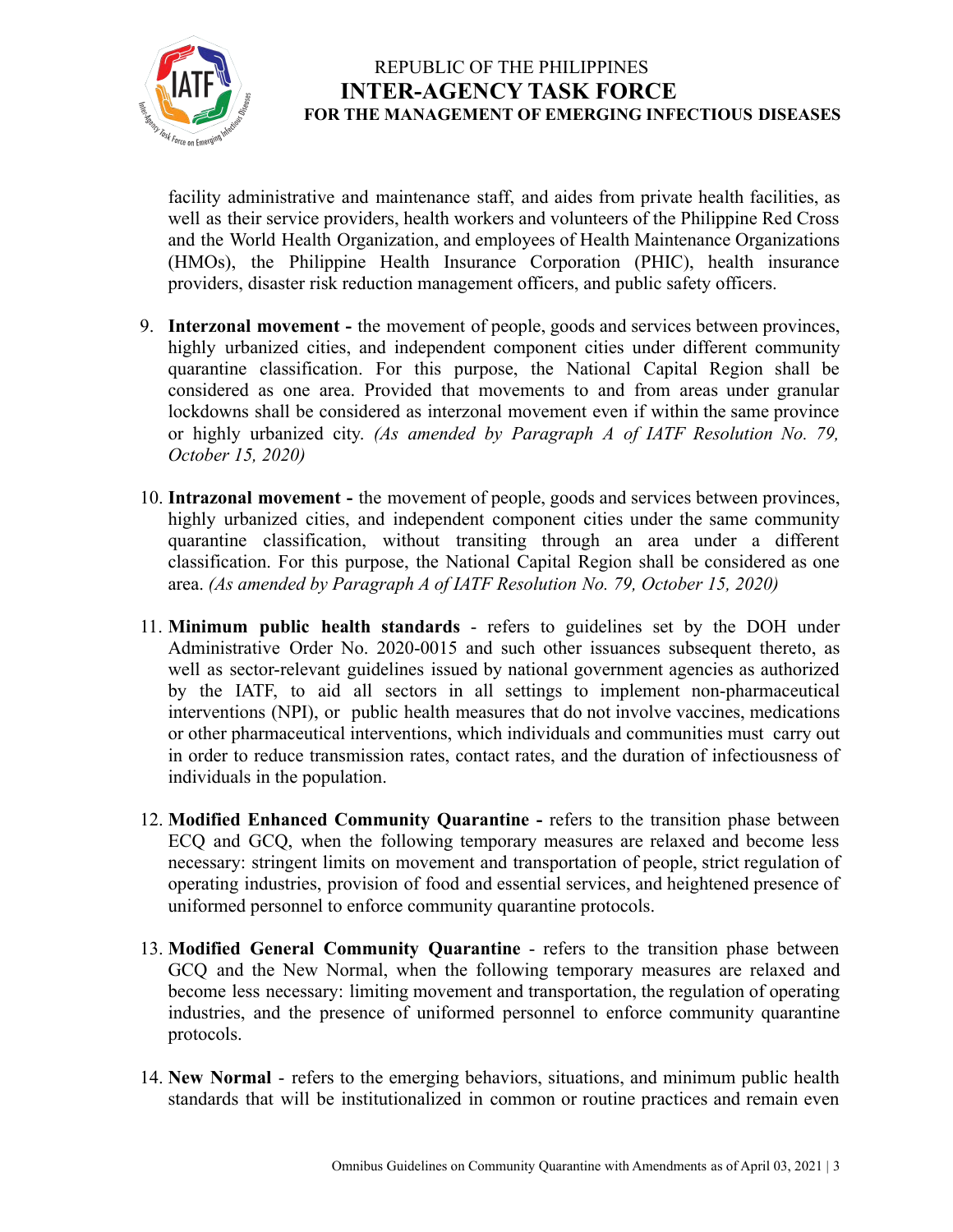

after the pandemic while the disease is not totally eradicated through means such as widespread immunization. These include actions that will become second nature to the general public as well as policies such as bans on large gatherings that will continue to remain in force.

- 15. **On-site capacity -** refers to the number of employees or workers who can be permitted or required to be physically present at their designated workplace outside of their residences. *(As amended by Paragraph B of IATF Resolution no. 106-B, March 28, 2021)*
- 16. **Skeleton workforce** refers to the on-site capacity which utilizes the [smallest](https://dictionary.cambridge.org/us/dictionary/english/small) [number](https://dictionary.cambridge.org/us/dictionary/english/number) of [people](https://dictionary.cambridge.org/us/dictionary/english/people) [needed](https://dictionary.cambridge.org/us/dictionary/english/needed) fora [business](https://dictionary.cambridge.org/us/dictionary/english/business)or [organization](https://dictionary.cambridge.org/us/dictionary/english/organization) to maintain its basic functions. *(As amended by Paragraph B of IATF Resolution no. 106-B, March 28, 2021)*

**SECTION [2] GUIDELINES FOR AREAS PLACED UNDER ENHANCED COMMUNITY QUARANTINE.** Areas placed under ECQ shall observe the following protocols:

- 1. Minimum public health standards shall be complied with at all times for the duration of the ECQ.
- 2. Strict home quarantine shall be observed in all households. The movement of all persons shall be limited to accessing essential goods and services, and for work in permitted offices or establishments as well as activities allowed in this section.
- 3. Any person below eighteen (18) years old, those who are over sixty-five (65) years of age, those with immunodeficiency, comorbidity, or other health risks, and pregnant women shall be required to remain in their residences at all times, except for obtaining essential goods and services, or for work in industries and offices or such other activities permitted in this Section. *(As amended by Paragraph A of IATF Resolution No. 79, October 15, 2020, and Paragraph B of IATF Resolution no. 106-B, March 28, 2021)*
- 4. Only the following establishments, persons, or activities are allowed to operate, work, or be undertaken for the duration of the ECQ:
	- a. With full on-site capacity:
		- i. Public and private hospitals;
		- ii. Health, emergency and frontline services, including those provided by dialysis centers, chemotherapy centers, HMOs, health insurance providers, disaster risk reduction management officers, and public safety officers and the like;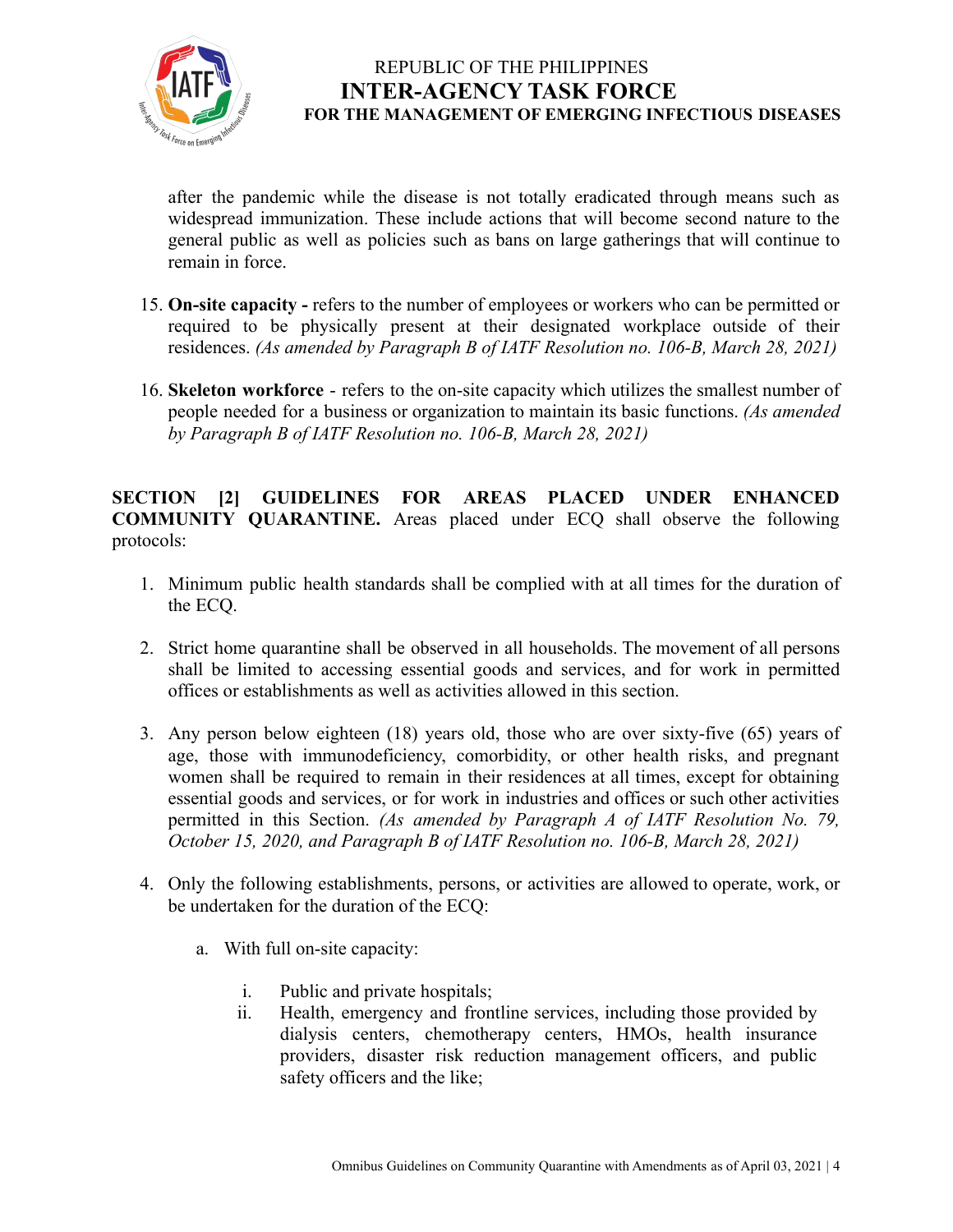

- iii. Manufacturers of medicines and vitamins, medical supplies, devices and equipment, including suppliers of input, packaging, and distribution;
- iv. Industries involved in agriculture (crops, fruits, vegetables, livestock and poultry), forestry, fishery, and such other components of the food value chain and their workers, including farmers and fisher folks;
- v. Logistics service providers (delivery and courier services; cargo handling; warehousing; trucking; freight forwarding; shipping, port and terminal operators);
- vi. Essential and priority construction projects, whether public or private, in accordance with the guidelines issued by the Department of Public Works and Highways (DPWH);
- vii. Manufacturing related to food and other essential goods such as but not limited to soap and detergents, diapers, personal hygiene products, toilet paper and wet wipes, and disinfectants;
- viii. Companies that manufacture, distribute and/or supply equipment or products necessary to perform construction or maintenance works, such as cement and steel, or spare parts;
- ix. Essential retail trade and service establishments such as public markets, supermarkets, grocery stores, convenience stores, pharmacies or drug stores, hardware, office supplies, bicycle shops, laundry shops, and water-refilling stations;
- x. Food preparation establishments such as kiosks, commissaries, restaurants, and eateries, but limited to take-out and delivery;
- xi. Public and private financial service providers involved in the distribution of government grants and amelioration subsidies; and<br>Business process outsourcing establishments (BPOs),
- xii. Business process outsourcing establishments (BPOs), and export-oriented businesses, including mining and quarrying activities; and
- xiii. Public transport providers and operators.
- b. At a maximum of fifty percent (50%) on-site capacity:
	- i. Media establishments and their total permanent staff complement, inclusive of reporters and other field employees.
- c. With an on-site skeleton workforce:
	- i. Dental, rehabilitation, optometry and other medical clinics for the treatment of illness or injuries. *Provided,* that there is strict observance of infection prevention and control protocols. *Provided, further,* that dental procedures shall be limited to emergency cases only and that the wearing of full Personal Protective Equipment (PPEs) by dentists and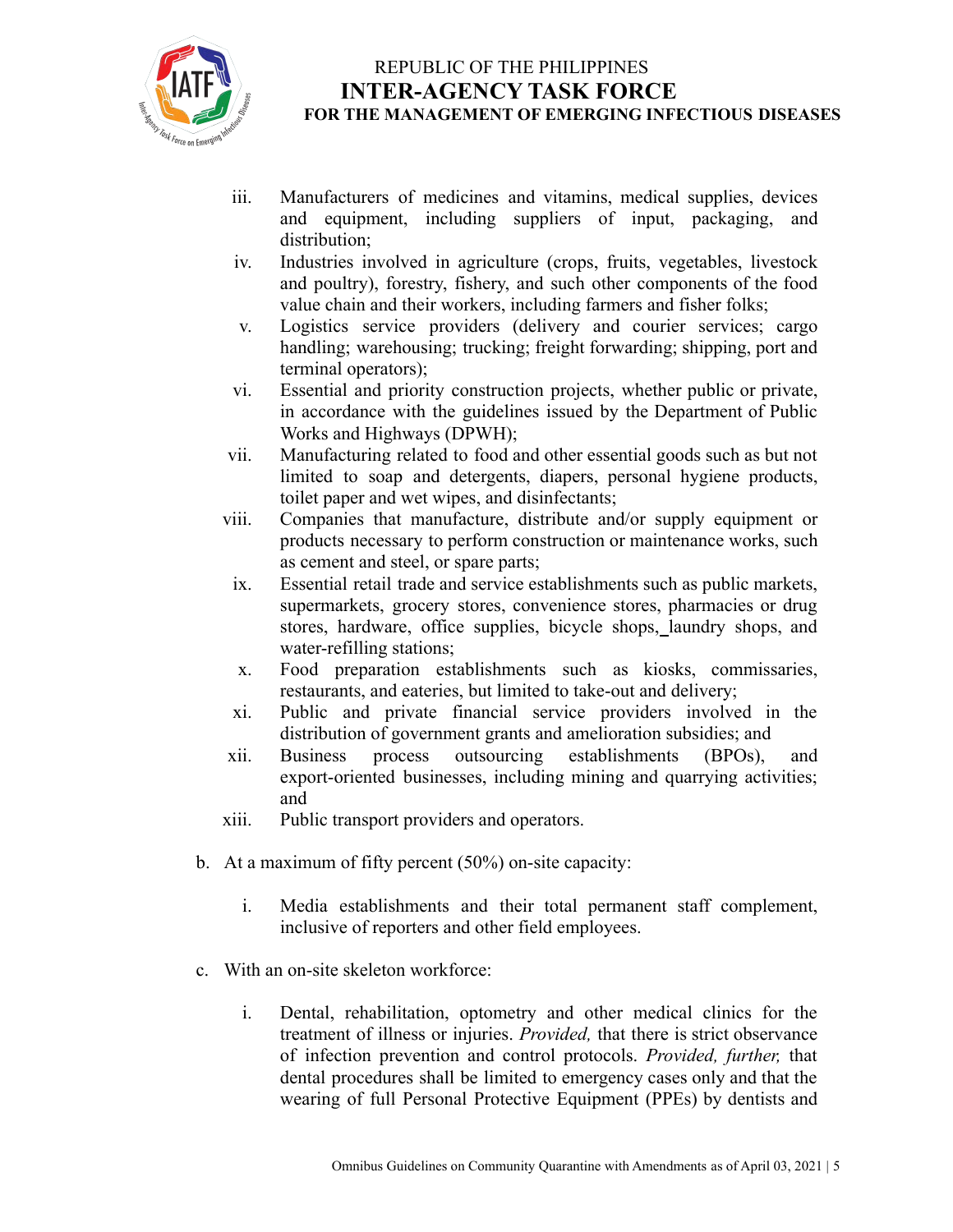

attendants shall be mandatory. *Provided, finally,* that home service therapy for Persons with Disabilities (PWDs) shall be allowed;

- ii. Veterinary clinics;
- iii. Banks, money transfer services, including pawnshops only insofar as performing money transfer functions, microfinance institutions, and credit cooperatives, including their armored vehicle services, if any;
- iv. Capital markets, including but not limited to the Bangko Sentral ng Pilipinas, Securities and Exchange Commission, Philippine Stock Exchange, Philippine Dealing and Exchange Corporation, Philippine Securities Settlement Corporation, and Philippine Depository and Trust Corporation;
- v. Water supply and janitorial/sanitation services and facilities, including waste disposal services, as well as property management and building utility services;
- vi. Energy sector (oil, gas, and power companies), their third-party contractors and service providers, including employees involved in electric transmission and distribution, electric power plant and line maintenance, electricity market and retail suppliers, as well as those involved in the exploration, operations, trading and delivery of coal, oil, crude or petroleum and by-products (gasoline, diesel, liquefied petroleum gas, jet oil, kerosene, lubricants), including gasoline stations, refineries and depots or any kind of fuel used to produce electricity;
- vii. Telecommunications companies, internet service providers, cable television providers, including those who perform indirect services such as the technical, sales, and other support personnel, as well as the employees of their third-party contractors doing sales, installation, maintenance and repair works;
- viii. Airline and aircraft maintenance, pilots and crew, and employees of aviation schools for purposes of the pilot's recurrent training for flight proficiency and type rating using simulator facilities; and ship captains and crew, including shipyard operations and repair;
- ix. Funeral and embalming services;
- x. Security personnel licensed by the PNP Supervisory Office for Security and Investigation Agencies;
- xi. Printing establishments authorized by the Bureau of Internal Revenue and other government agencies to print accountable forms and other security documents;
- xii. Establishments engaged in repair and maintenance of machinery and equipment, for households and essential permitted establishments*;*
- xiii. Establishments engaged in repair and maintenance of motorized and non-motorized vehicles, including the sale of spare parts;
- xiv. Leasing of real and personal properties;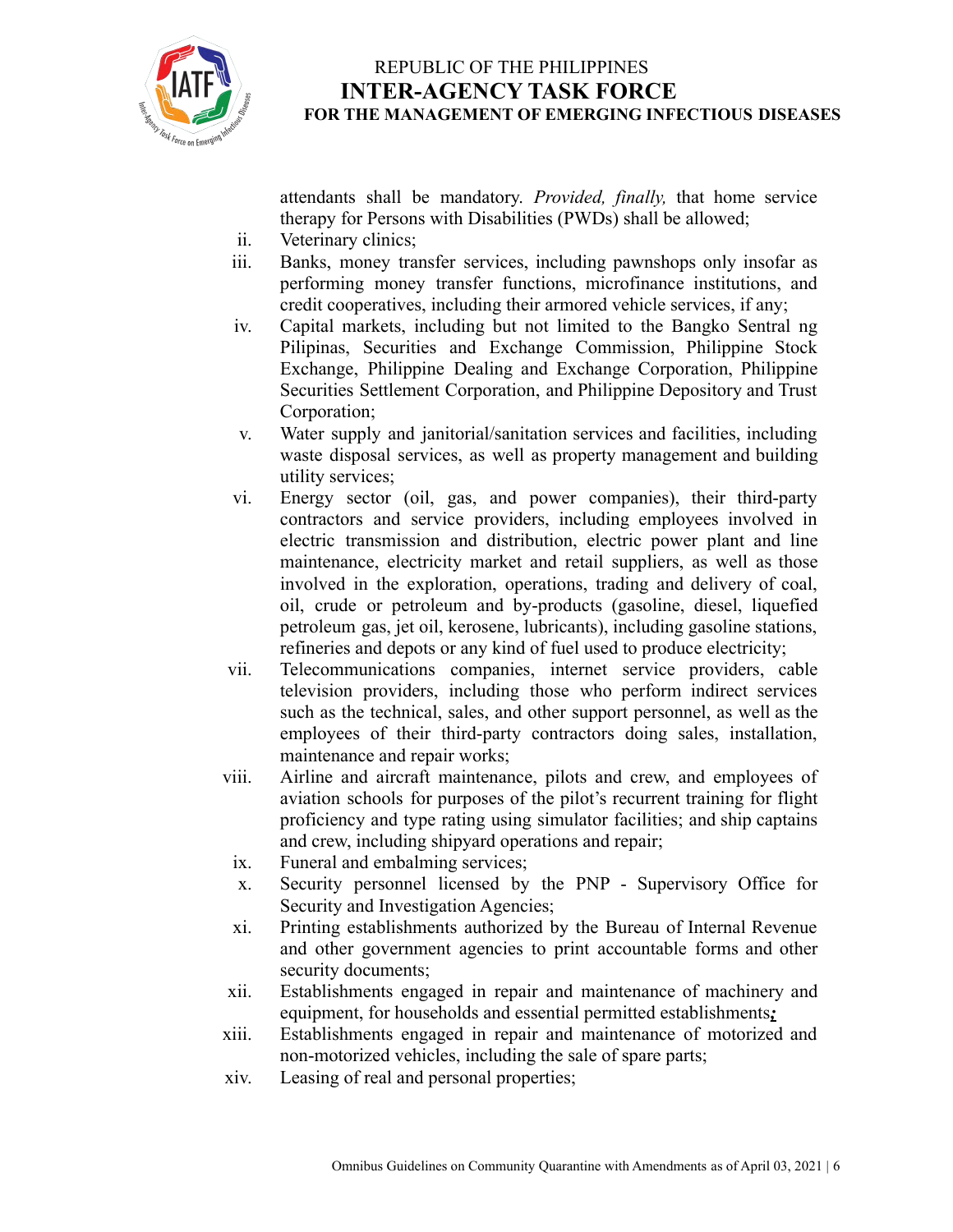

- xv. Employment activities that involve the recruitment and placement for permitted sectors;
- xvi. Teachers, professors and other staff for purposes of conducting online/offline, and flexible classes, completion of grades, and processing of student credentials, requirements and documents;
- xvii. Lawyers who will provide legal representation necessary to protect rights of persons as well as legal services for permitted establishments; and
- xviii. All other establishments, to the extent necessary for the buying and selling of consumer goods or services via the internet.

All other businesses, persons, or activities, shall not be allowed to operate, work, or be undertaken on-site during ECQ. *(As amended by Paragraph B of IATF Resolution no. 106-B, March 28, 2021)*

- 5. Notwithstanding the foregoing, the Department of Trade and Industry (DTI) is hereby authorized to issue a negative list of industries which shall remain prohibited in areas under ECQ.
- 6. Agencies and instrumentalities of the government shall be fully operational, with a skeleton workforce on-site and the remainder under alternative work arrangements as approved by the head of agency unless a greater on-site capacity is required in agencies providing health and emergency frontline services, laboratory and testing services, border control, or other critical services, in accordance with the relevant rules and regulations issued by the Civil Service Commission (CSC). *(As amended by Paragraph B of IATF Resolution no. 106-B, March 28, 2021)*
- 7. The co-equal or independent authority of the legislature (Senate and the House of Representatives), the judiciary (the Supreme Court, Court of Appeals, Court of Tax Appeals, Sandiganbayan, and the lower courts), the Office of the Ombudsman, and the Constitutional Commissions, to implement any alternative work arrangements, is recognized. *(As amended by Paragraph B of IATF Resolution no. 106-B, March 28, 2021)*
- 8. Officials and employees of foreign diplomatic missions and international organizations accredited by the Department of Foreign Affairs (DFA), whenever performing diplomatic functions and subject to the guidelines issued by the DFA, may operate with on-site skeleton workforce.
- 9. Only hotels or accommodation establishments with valid Department of Tourism (DOT) Accreditation shall be allowed to accommodate guests and clients for legitimate purposes under a state of public health emergency. The operations of such hotels and accommodation establishments, as well as ancillary establishments within their premises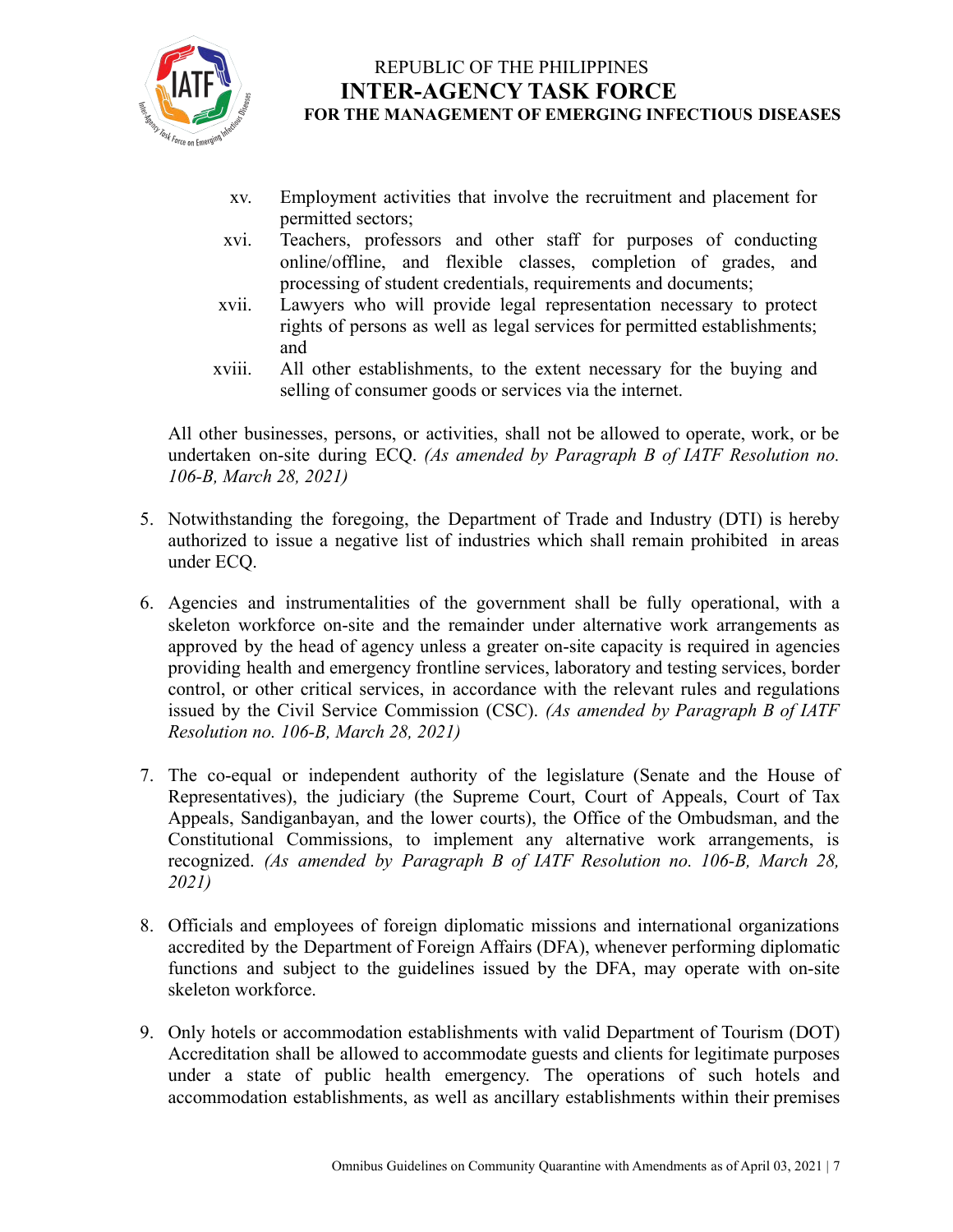

such as restaurants, cafés, gyms, spas, function halls, and the like, shall be subject to guidelines issued by the DOT and the IATF. *(As amended by Paragraph A(2) IATF Resolution No. 43, June 03, 2020, and Paragraph C(2)(4) of IATF Resolution No. 95, January 15, 2021)*

10. Gatherings outside of residences shall be prohibited. Gatherings at residences with any person outside of one's immediate household shall likewise be prohibited. However, gatherings that are essential for the provision of health services, government services, or humanitarian activities authorized by the appropriate government agency or instrumentality shall be allowed.

Pastors, priests, rabbis, imams or such other religious ministers and their assistants may conduct religious services performed through online video recording and transmission, necrological services, wakes, inurnment, and funerals, and they shall be allowed to move for such purposes . Corollary, immediate family members of the deceased who died of causes other than COVID-19 shall be allowed to move from their residences to attend the wake or interment of the deceased upon satisfactory proof of their relationship with the latter, fully complying with the prescribed minimum public health standards for the duration of the activity. *(As amended by Paragraph B of IATF Resolution no. 106-B, March 28, 2021)*

- 11. Face-to-face or in-person classes at all levels shall be suspended. The education sector shall operate in accordance with the guidelines of the Commission on Higher Education (CHED) for higher education, Technical Educational and Skills Development Authority (TESDA) for technical vocational education and training, and Department of Education (DepEd) for basic education. *(As amended by Paragraph B of IATF Resolution no. 106-B, March 28, 2021)*
- 12. The road, rail, maritime, and aviation sectors of public transportation shall be allowed to operate at such capacity and protocols in accordance with guidelines issued by the Department of Transportation (DOTr). *(As amended by Paragraph B(2) of IATF Resolution no. 106-A, March 27, 2021)*
- 13. Law enforcement agencies shall recognize any of the following IDs: (i) IATF IDs issued by the regulatory agencies with jurisdiction over permitted establishments or persons, (ii) valid IDs or other pertinent documentations issued by accrediting organizations or establishments allowed under ECQ, and, (iii) if required by the LGU, local IDs for availing of essential goods and services. No other IDs or passes specifically exempting persons from community quarantine shall be required of workers of permitted establishments and/or offices without prejudice to requiring the presentation of other documents establishing the nature of their work. *(As amended by Paragraph B IATF Resolution No. 46, June 15, 2020, and Paragraph B of IATF Resolution no. 106-B, March 28, 2021)*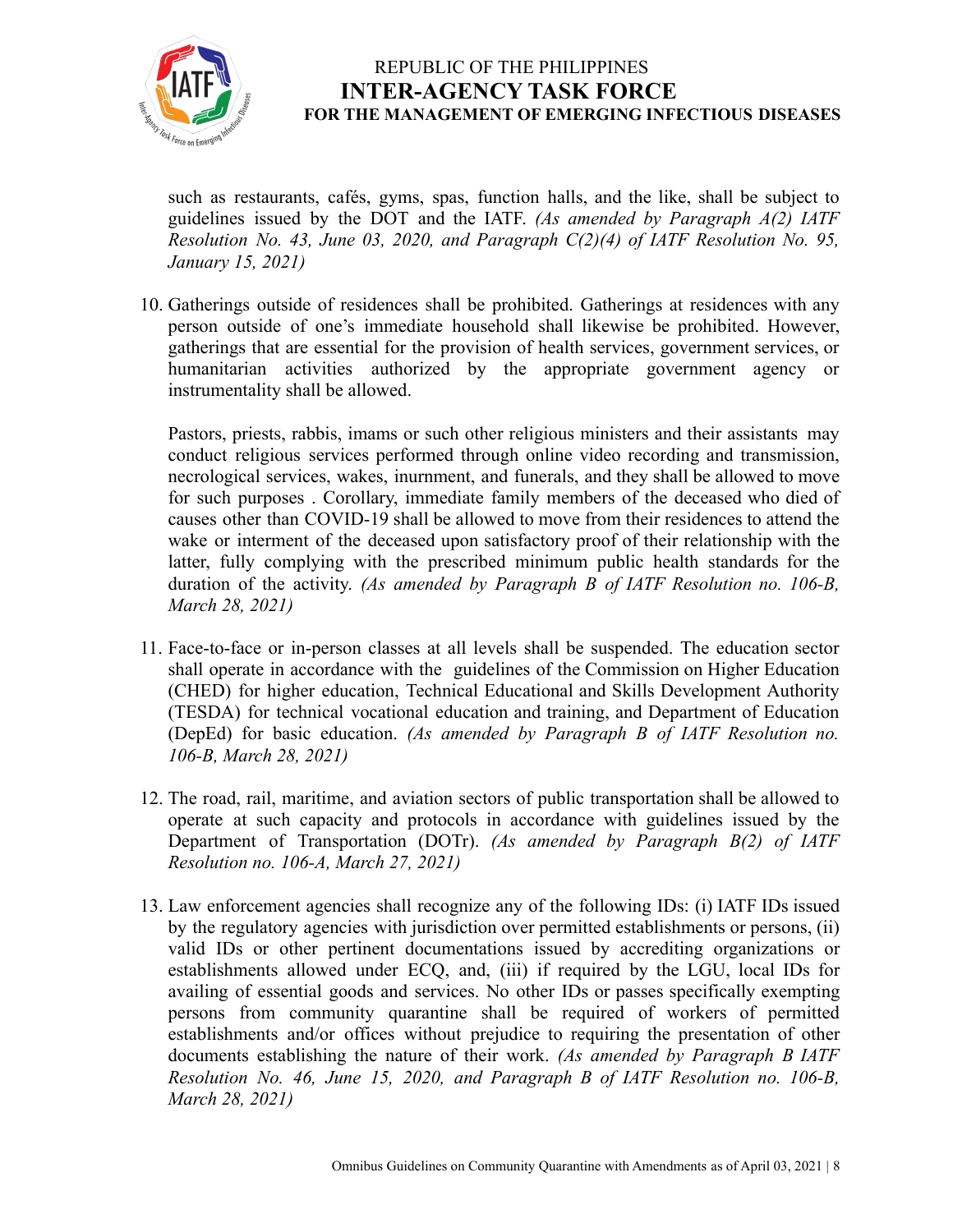

- 14. The movement of cargo/delivery vehicles as well as vehicles used by public utility companies shall be unhampered. Shuttle services of permitted establishments shall not be subject to an ID system but shall maintain compliance with minimum public health standards. *(As amended by Paragraph B of IATF Resolution no. 106-B, March 28, 2021)*
- 15. Private corporations are encouraged to process payrolls online. Payroll managers, and such other employees required for the processing of payroll shall be allowed to travel to their respective offices during MECQ. *(As amended by Paragraph B of IATF Resolution no. 106-B, March 28, 2021)*
- 16. Uniform curfew hours may be imposed by LGUs, subject to the guidelines issued by the Department of the Interior and Local Government (DILG). Workers, cargo vehicles, public transportation, and operating hours of permitted establishments, however, shall not be restricted by such curfew. *(As introduced by Paragraph B of IATF Resolution no. 106-B, March 28, 2021)*
- 17. Any violation of the foregoing prohibitions shall constitute non-cooperation of the person or entities punishable under Section 9 par. (d) or (e), as the case may be, of Republic Act No. 11332, otherwise known as the Mandatory Reporting of Notifiable Diseases and Health Events of Public Health Concern Act, and its Implementing Rules and Regulations. *(As introduced by Paragraph C of IATF Resolution no. 106-B, March 28, 2021)*

#### **SECTION [3] GUIDELINES FOR AREAS PLACED UNDER MODIFIED ENHANCED COMMUNITY QUARANTINE.** Areas placed under MECQ shall observe the following protocols:

- 1. Minimum public health standards shall be complied with at all times for the duration of the MECQ.
- 2. Strict home quarantine shall be observed in all households. The movement of all persons shall be limited to accessing essential goods and services, and for work in permitted offices or establishments or such other activities allowed in this section.
- 3. Any person below eighteen (18) years old, those who are over sixty-five years (65) of age, those with immunodeficiency, comorbidity, or other health risks, and pregnant women shall be required to remain in their residences at all times, except for obtaining essential goods and services, or for work in industries and offices or such other activities permitted in this Section. Local government units may relax the minimum age range down to fifteen (15) years old, depending on the COVID-19 situation in their respective jurisdictions. *(As amended by Paragraph A of IATF Resolution No. 79, October 15, 2020)*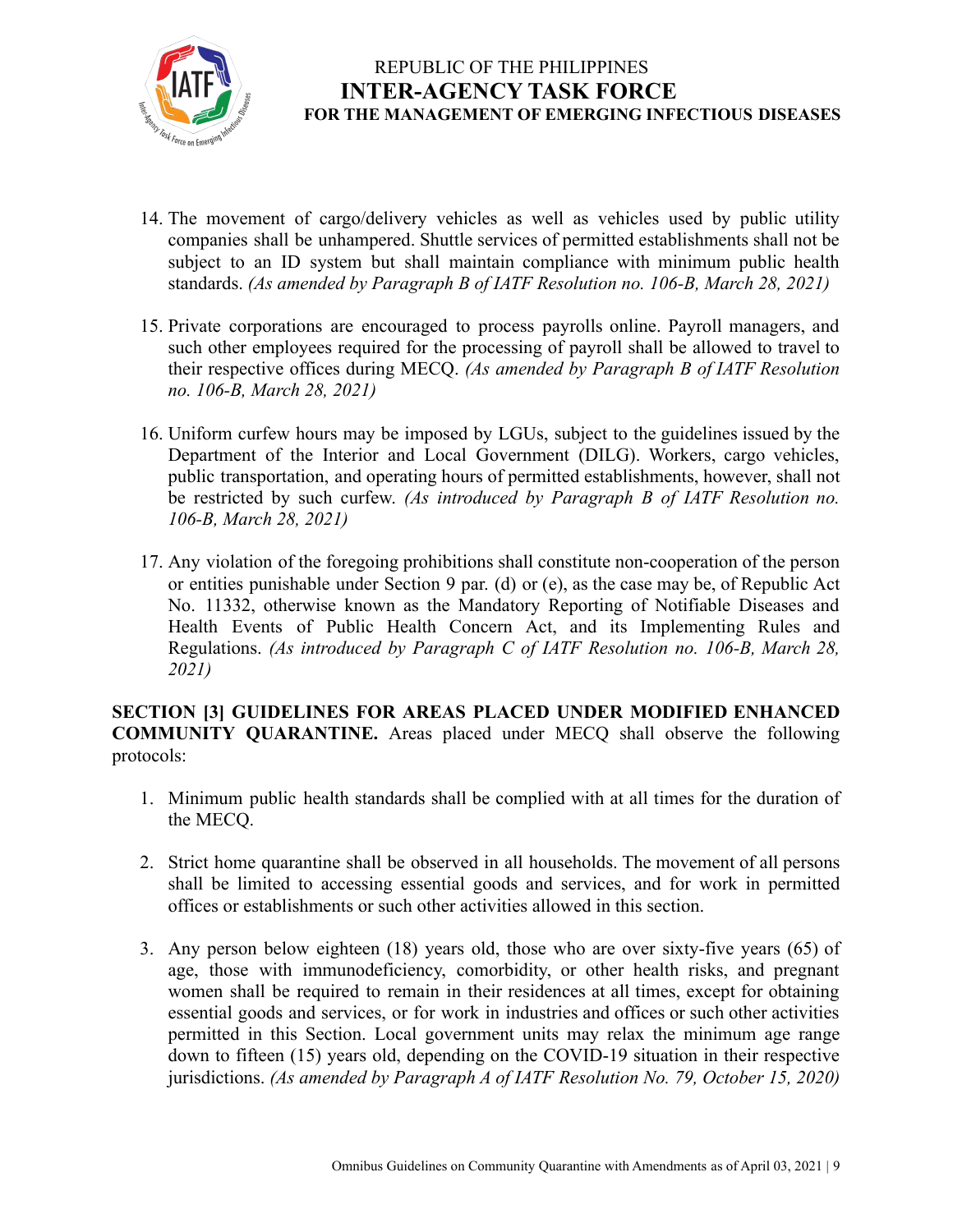

- 4. All establishments, persons, or activities permitted to operate, work, or be undertaken during ECQ under Section 2(4) of these Guidelines shall be allowed to operate at full on-site capacity.
- 5. All establishments, persons, or activities not permitted to operate, work, or be undertaken during ECQ shall be allowed to operate at fifty percent (50%) on-site capacity, while encouraging work-from-home and other flexible work arrangements, where applicable.

Notwithstanding the foregoing, and without prejudice to the authority of DTI to issue a negative list of industries which shall remain prohibited even in areas under MECQ, the following establishments, persons, or activities shall not be permitted to operate, work, or be undertaken during MECQ:

- a. Entertainment venues with live performers such as karaoke bars, bars, clubs, concert halls, theaters, and cinemas;
- b. Recreational venues such as internet cafes, billiard halls, amusement arcades, bowling alleys, and similar venues;
- c. Amusement parks or theme parks, fairs/*peryas*, kid amusement industries such as playgrounds, playroom and kiddie rides;
- d. Outdoor sports courts or venues for contact sports, scrimmages, games, or activities;
- e. Indoor sports courts or venues, fitness studios, gyms, spas or other indoor leisure centers or facilities, and swimming pools;
- f. Casinos, horse racing, cockfighting and operation of cockpits, lottery and betting shops, and other gaming establishments except for the draws conducted by the Philippine Charity Sweepstakes Office;
- g. Indoor visitor or tourist attractions, libraries, archives, museums, galleries, and cultural shows and exhibits;
- h. Outdoor tourist attractions;
- i. Venues for meetings, incentives, conferences, and exhibitions;
- j. Personal care services which include beauty salons, beauty parlors, medical aesthetic clinics, cosmetic or derma clinics, make-up salons, nail spas, reflexology, aesthetics, wellness and holistic centers, and other similar establishments; acupuncture and electrocautery establishments, and massage therapy including sports therapy establishments. It also includes establishments providing tanning services, body piercings, tattooing and similar services. Home service for these activities are likewise not permitted; and
- k. Indoor dine-in services of food preparation establishments such as commissaries, restaurants, and eateries.
- 6. Agencies and instrumentalities of the government shall be fully operational, with a skeleton workforce on-site and the remainder under alternative work arrangements as approved by the head of agency unless a greater on-site capacity is required in agencies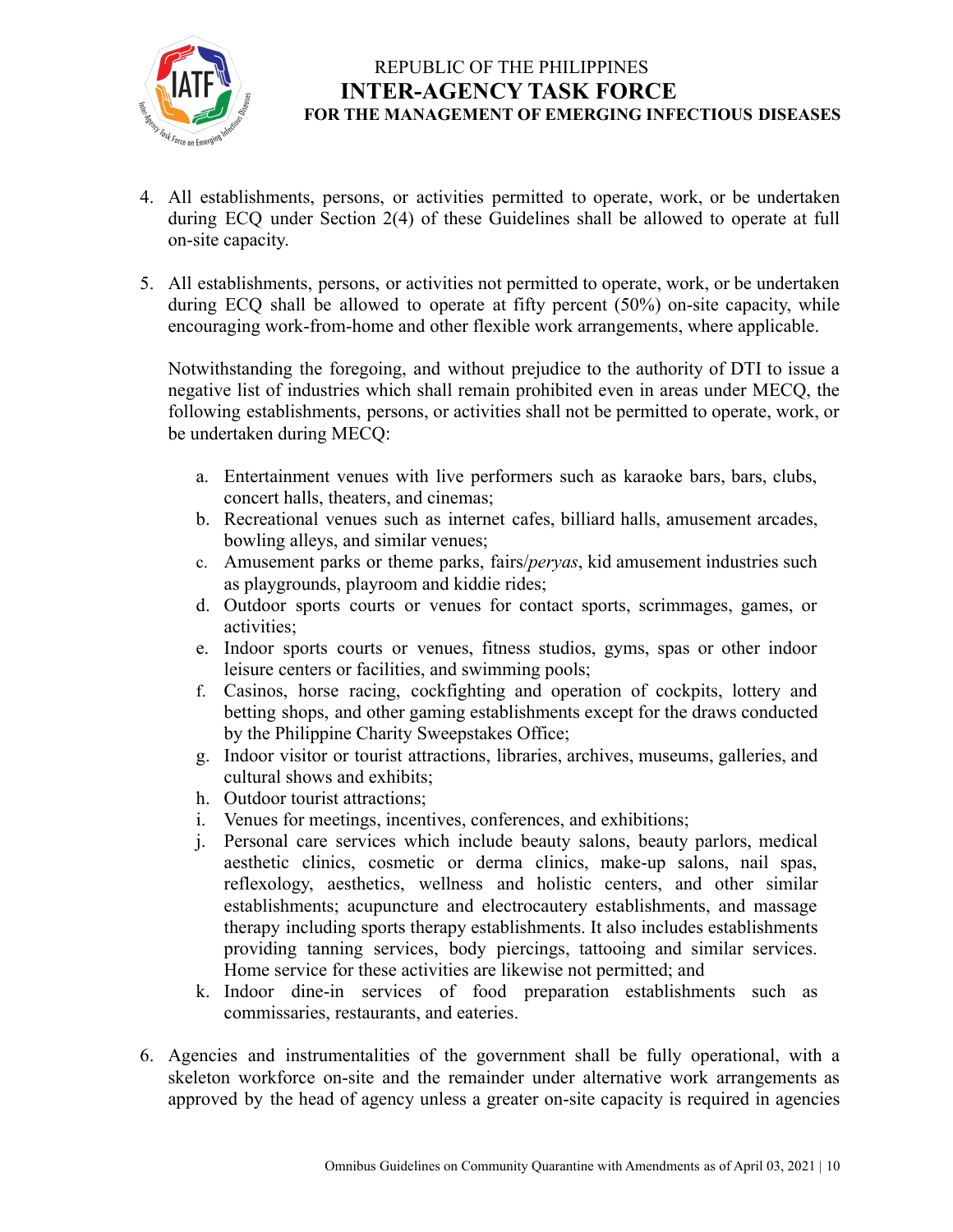

providing health and emergency frontline services, laboratory and testing services, border control, or other critical services, in accordance with the relevant rules and regulations issued by the CSC.

- 7. The co-equal or independent authority of the legislature (Senate and the House of Representatives), the judiciary (the Supreme Court, Court of Appeals, Court of Tax Appeals, Sandiganbayan, and the lower courts), the Office of the Ombudsman, and the Constitutional Commissions, to implement any alternative work arrangements, is recognized.
- 8. Officials and employees of foreign diplomatic missions and international organizations accredited by the DFA, whenever performing diplomatic functions and subject to the guidelines issued by the DFA, may operate with on-site skeleton workforce.
- 9. Only hotels or accommodation establishments with valid DOT Accreditation shall be allowed to accommodate guests and clients for legitimate purposes under a state of public health emergency. The operations of such hotels and accommodation establishments, as well as ancillary establishments within their premises such as restaurants, cafés, gyms, spas, function halls, and the like, shall be subject to guidelines issued by the DOT and the IATF. *(As amended by Paragraph A(2) of IATF Resolution No. 43, June 03, 2020, and Paragraph C(2)(4) of IATF Resolution No. 95, January 15, 2021)*
- 10. Gatherings outside of residences shall be prohibited. Gatherings at residences with any person outside of one's immediate household shall likewise be prohibited. However, gatherings that are essential for the provision of health services, government services, or humanitarian activities authorized by the appropriate government agency or instrumentality shall be allowed.

Religious gatherings shall be allowed up to ten percent (10%) of the venue capacity. Provided, that, there is no objection from the local government unit where the religious gathering may take place. Provided, further, that the LGU may increase the allowable venue capacity up to thirty percent (30%). The religious denominations should strictly observe their submitted protocols and the minimum public health standards.

Gatherings for necrological services, wakes, inurnment, funerals for those who died of causes other than COVID-19 shall be allowed, provided that the same shall be limited to immediate family members, upon satisfactory proof of their relationship with the deceased and with full compliance with the prescribed minimum public health standards for the duration of the activity.

11. Face-to-face or in-person classes shall be suspended. The education sector shall operate in accordance with the guidelines of the CHED for higher education, TESDA for technical vocational education and training, DepEd for basic education.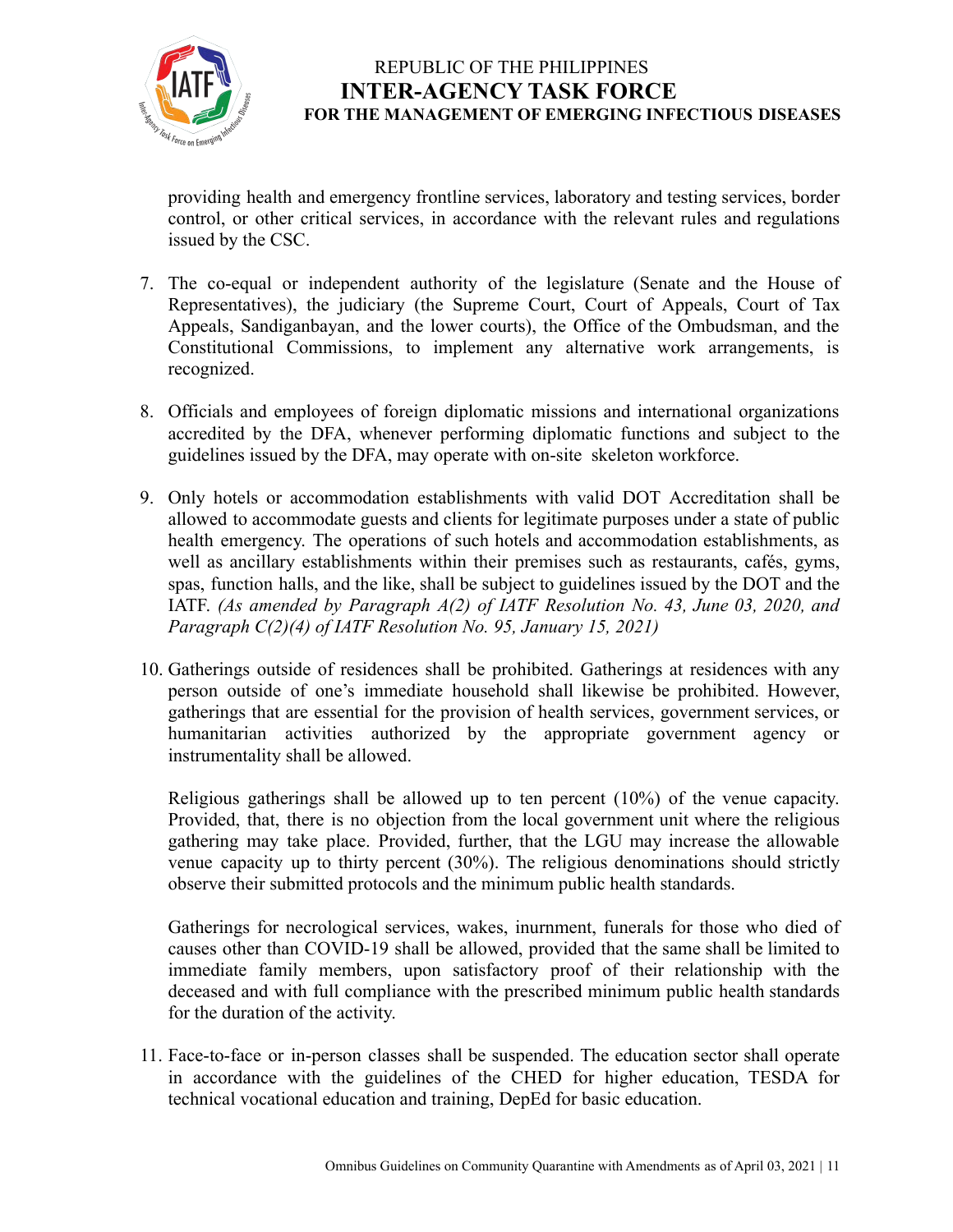

- 12. The road, rail, maritime, and aviation sectors of public transportation shall be allowed to operate at such capacity and protocols in accordance with guidelines issued by the DOTr. The use of active transportation such as biking is encouraged.
- 13. Law enforcement agencies shall recognize any of the following IDs: (i) IATF IDs issued by the regulatory agencies with jurisdiction over permitted establishments or persons, (ii) valid IDs or other pertinent documentations issued by accrediting organizations or establishments allowed under ECQ, and, (iii) if required by the LGU, local IDs for availing of essential goods and services. No other IDs or passes specifically exempting persons from community quarantine shall be required of workers of permitted establishments and/or offices without prejudice to requiring the presentation of other documents establishing the nature of their work. *(As amended by Paragraph B IATF Resolution No. 46, June 15, 2020, and Paragraph B of IATF Resolution no. 106-B, March 28, 2021)*
- 14. The movement of cargo/delivery vehicles as well as vehicles used by public utility companies shall be unhampered. Shuttle services of permitted establishments shall not be subject to an ID system but shall maintain compliance with minimum public health standards. *(As amended by Paragraph B of IATF Resolution no. 106-B, March 28, 2021)*
- *15.* Private corporations are encouraged to process payrolls online. Payroll managers, and such other employees required for the processing of payroll shall be allowed to travel to their respective offices during MECQ. *(As amended by Paragraph B of IATF Resolution no. 106-B, March 28, 2021)*
- 16. Individual outdoor exercises such as outdoor walks, jogging, running or biking, are allowed within the general area of their residence, e.g. within the barangay, purok, subdivision, and/or village. Provided, that the minimum public health standards and precautions such as the wearing of face masks, and the maintenance of social distancing protocols are observed.
- 17. Uniform curfew hours may be imposed by LGUs, subject to the guidelines issued by the DILG. Workers, cargo vehicles, public transportation, and operating hours of permitted establishments, however, shall not be restricted by such curfew.
- 18. Any violation of the foregoing prohibitions shall constitute non-cooperation of the person or entities punishable under Section 9 par. (d) or (e), as the case may be, of Republic Act No. 11332, otherwise known as the Mandatory Reporting of Notifiable Diseases and Health Events of Public Health Concern Act, and its Implementing Rules and Regulations. *(As introduced by Paragraph C of IATF Resolution no. 106-B, March 28, 2021)*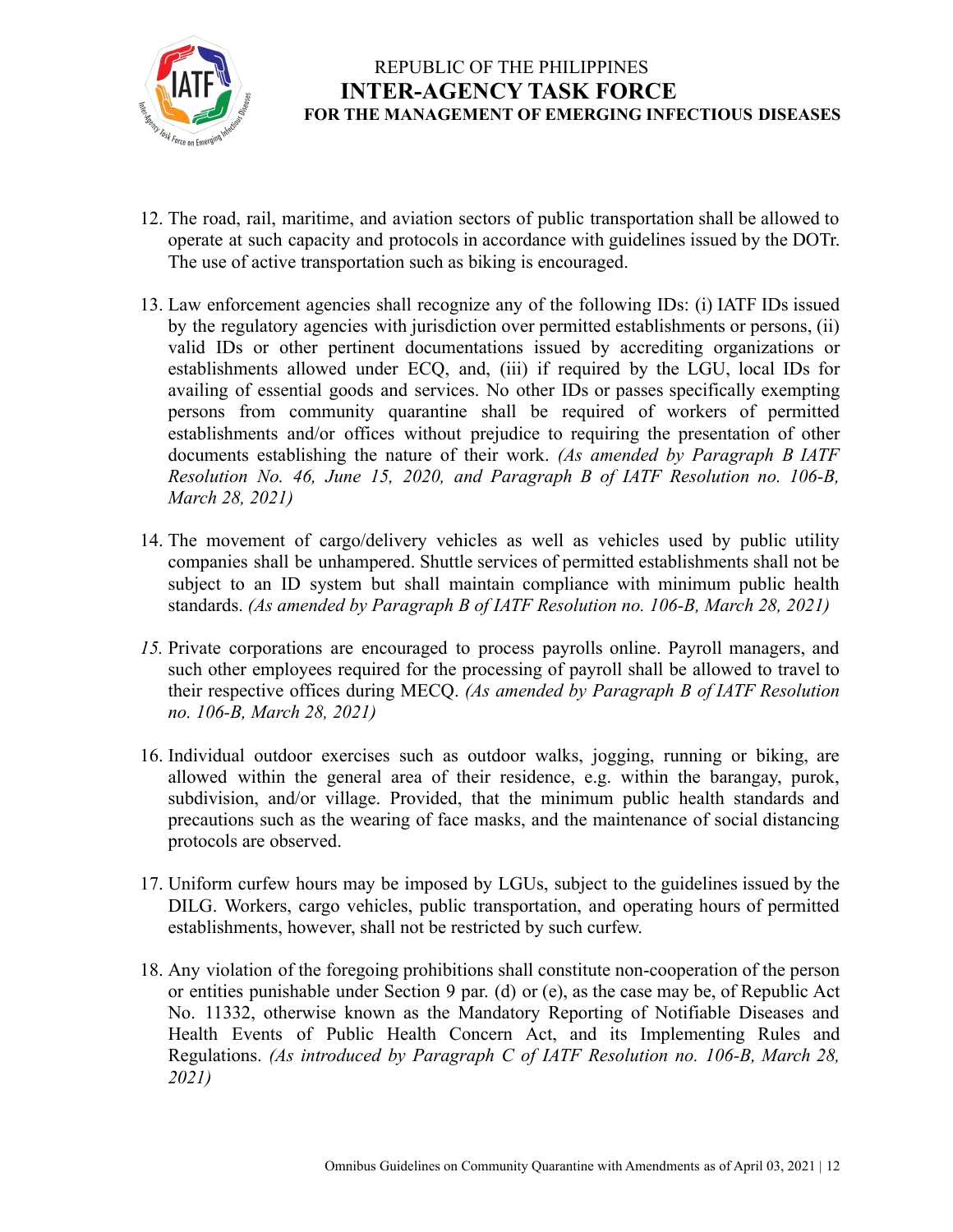

### **SECTION [4] GUIDELINES FOR AREAS UNDER GENERAL COMMUNITY QUARANTINE.** Areas placed under GCQ shall observe the following protocols:

- 1. Minimum public health standards shall be complied with at all times for the duration of the GCQ.
- 2. The movement of all persons shall be limited to accessing essential goods and services, and for work in permitted offices or establishments as well as other activities allowed under this section.
- 3. Any person below eighteen (18) years old, those who are over sixty-five years (65) of age, those with immunodeficiency, comorbidity, or other health risks, and pregnant women shall be required to remain in their residences at all times, except for obtaining essential goods and services, or for work in industries and offices or such other activities permitted in this Section. Local government units may relax the minimum age range down to fifteen (15) years old, depending on the COVID-19 situation in their respective jurisdictions. *(As amended by Paragraph A of IATF Resolution No. 79, October 15, 2020)*
- 4. All establishments, persons, or activities permitted to operate, work, or be undertaken during ECQ under Sections 2(4) of these Guidelines shall be allowed to operate at full on-site capacity.
- 5. All establishments, persons, or activities not permitted to operate, work, or be undertaken during ECQ shall be allowed to operate anywhere between fifty (50%) to one hundred percent (100%) on-site capacity as may be determined by the DTI, while encouraging work-from-home and other flexible work arrangements, where applicable. From the maximum set by DTI, the LGUs may lower on-site capacities down to the minimum of fifty percent (50%) as set by DTI depending on the COVID-19 situation within their jurisdiction.

Notwithstanding the foregoing and without prejudice to previous IATF resolutions, the following establishments, persons, or activities shall not be permitted to operate, work, or be undertaken during GCQ:

- a. Entertainment venues with live performers such as karaoke bars, bars, clubs, concert halls, theaters, and cinemas;
- b. Recreational venues such as internet cafes, billiard halls, amusement arcades, bowling alleys, and similar venues;
- c. Amusement parks or theme parks, fairs/*peryas*, kid amusement industries such as playgrounds, playroom and kiddie rides;
- d. Casinos, horse racing, cockfighting and operation of cockpits, lottery and betting shops, and other gaming establishments, except as may be authorized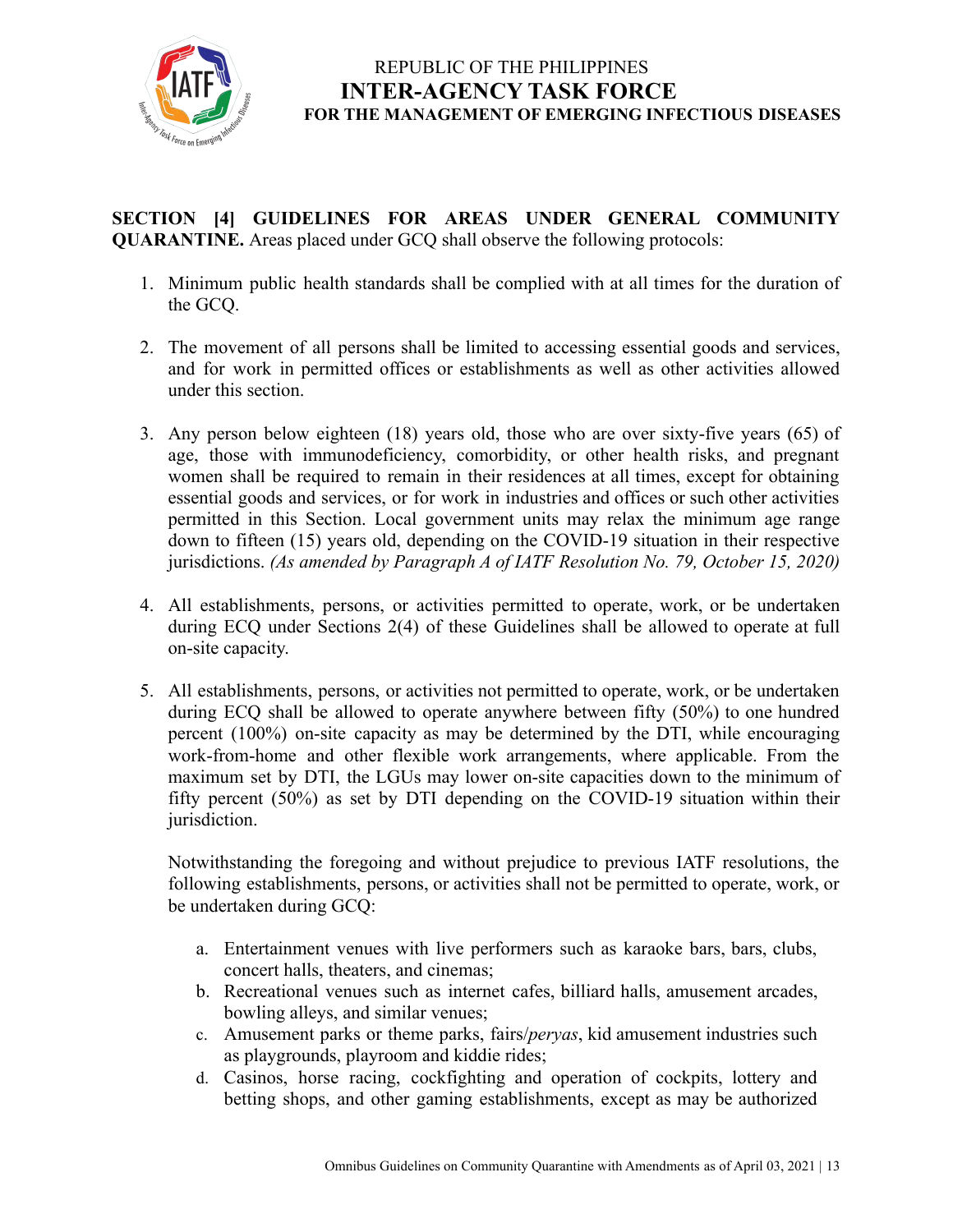

by the IATF or the Office of the President for the purpose of raising revenue for the government; and

e. Outdoor sports courts or venues for contact sports, scrimmages, games, or activities;

The foregoing is likewise without prejudice to the authority of DTI to issue a negative list of industries which shall remain prohibited even in areas under GCQ. *(As amended by Paragraph B(2)(c) of IATF Resolution No. 41, May 29, 2020, Paragraph B(1) of IATF Resolution No. 49, June 25, 2020, Paragraph E of IATF Resolution No. 51, July 02, 2020, Paragraph C of IATF Resolution No. 56, July 16, 2020, and by Paragraph A of IATF Resolution No. 79, October 15, 2020)*

- 6. All construction projects shall be allowed subject to strict compliance with the construction safety guidelines issued by the DPWH.
- 7. Agencies and instrumentalities of the government shall be fully operational, and shall operate at a minimum of thirty percent (30%) up to full on-site capacity as determined by the head of agency, in accordance with the relevant rules and regulations issued by the CSC.
- 8. The co-equal or independent authority of the legislature (Senate and the House of Representatives), the judiciary (the Supreme Court, Court of Appeals, Court of Tax Appeals, Sandiganbayan, and the lower courts), the Office of the Ombudsman, and the Constitutional Commissions, to implement any alternative work arrangements, is recognized.
- 9. Officials and employees of foreign diplomatic missions and international organizations accredited by the DFA, may operate at full on-site capacity.
- 10. Only hotels or accommodation establishments with valid DOT Accreditation shall be allowed to accommodate guests and clients for legitimate purposes under a state of public health emergency. The operations of such hotels and accommodation establishments, as well as ancillary establishments within their premises such as restaurants, cafés, gyms, spas, function halls, and the like, shall be subject to guidelines issued by the DOT and the IATF. *(As amended by Paragraph A(2) of IATF Resolution No. 43, June 03, 2020, Paragraph D of IATF Resolution No. 48, June 22, 2020, Paragraph B(2) of IATF Resolution No. 49, June 25, 2020, C(3) of IATF Resolution No. 70, September 10, 2020, Paragraph A of IATF Resolution No. 79, October 15, 2020, and further amended by Paragraph C(2)(4) of IATF Resolution No. 95, January 15, 2021)*
- 11. Gatherings outside of residences shall be prohibited except for those permitted in GCQ under this Section. Gatherings at residences with any person outside of one's immediate household, shall likewise be prohibited. However, gatherings that are essential for the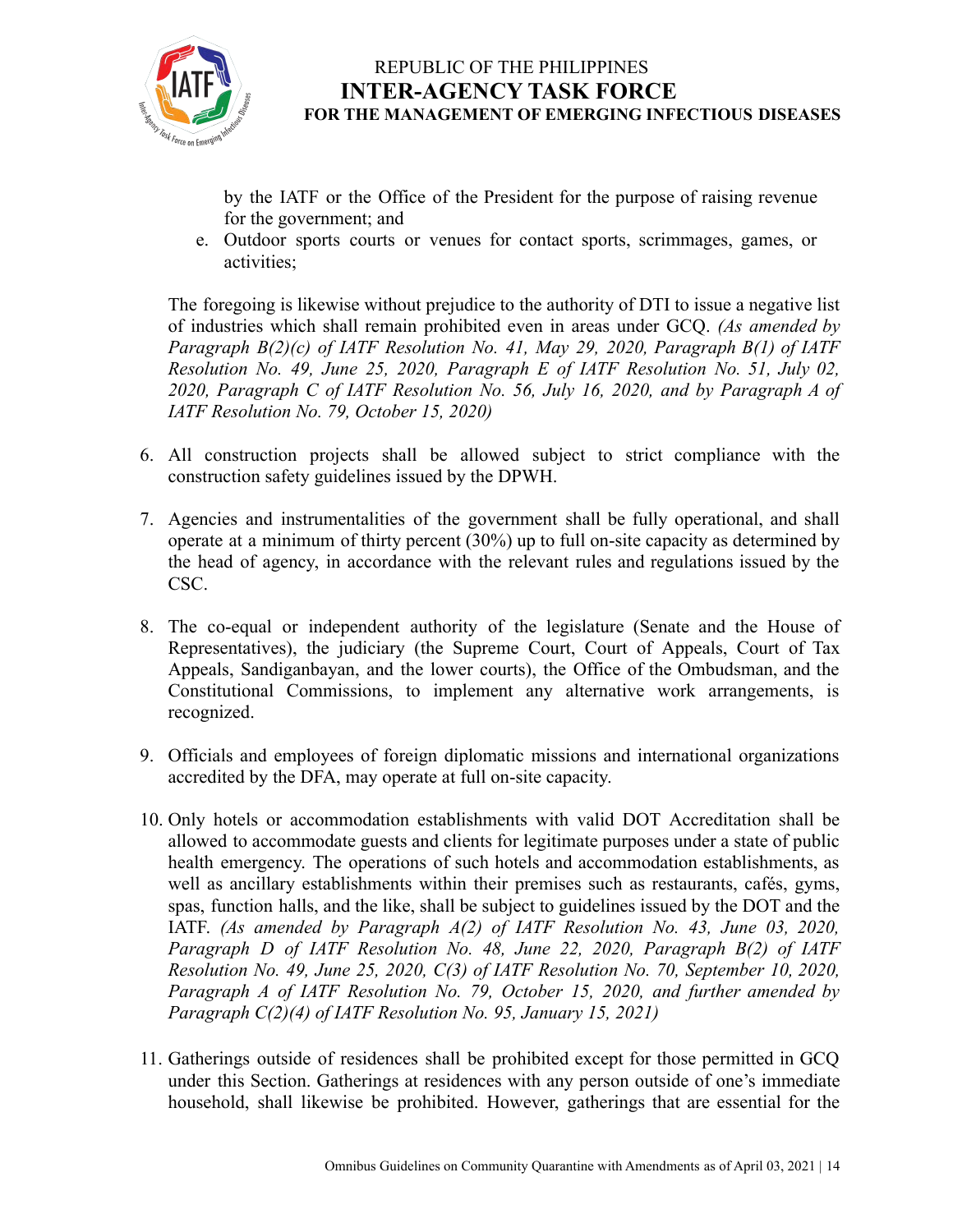

provision of health services, government services, or humanitarian activities authorized by the appropriate government agency or instrumentality shall be allowed.

Religious gatherings shall be allowed up to thirty percent (30%) of the venue capacity. Provided, that there is no objection from the local government unit where the religious gathering may take place. Provided, further, that the LGU concerned may increase the allowable venue capacity up to fifty percent (50%). The religious denominations should strictly observe their submitted protocols and the minimum public health standards.

Gatherings for necrological services, wakes, inurnment, and funerals for those who died of causes other than COVID-19 shall be allowed up to thirty percent (30%) of the venue capacity. Provided, that the LGU concerned may increase the allowable venue capacity up to fifty percent (50%). Provided, further, that the same shall be with full compliance with the prescribed minimum public health standards for the duration of the activity.

Visits to memorial parks, cemeteries and columbaria shall be limited to not more than ten (10) persons per group and not exceeding thirty percent (30%) of the venue capacity. Provided, that the LGU concerned may increase the allowable venue capacity up to fifty percent (50%). (As introduced by IATF Resolution No. 49, June 25, 2020)

12. Face-to-face or in-person classes for basic education shall be suspended. The basic education sector shall operate in accordance with guidelines of DepEd.

Limited face-to-face or in-person classes for higher education and technical vocational education and training may be allowed, subject to the guidelines of CHED and TESDA, respectively.

- 13. The road, rail, maritime, and aviation sectors of public transportation shall be allowed to operate at such capacity and protocols in accordance with guidelines issued by the DOTr. The use of active transportation such as biking is encouraged. *(As amended by Paragraph D(7)(a) IATF Resolution No. 94, January 14, 2021)*
- *14.* Law enforcement agencies shall recognize any of the following IDs: (i) IATF IDs issued by the regulatory agencies with jurisdiction over permitted establishments or persons, (ii) valid IDs or other pertinent documentations issued by accrediting organizations or establishments allowed under ECQ, and, (iii) if required by the LGU, local IDs for availing of essential goods and services. No other IDs or passes specifically exempting persons from community quarantine shall be required of workers of permitted establishments and/or offices without prejudice to requiring the presentation of other documents establishing the nature of their work. *(As amended by Paragraph B IATF Resolution No. 46, June 15, 2020, and Paragraph B of IATF Resolution no. 106-B, March 28, 2021)*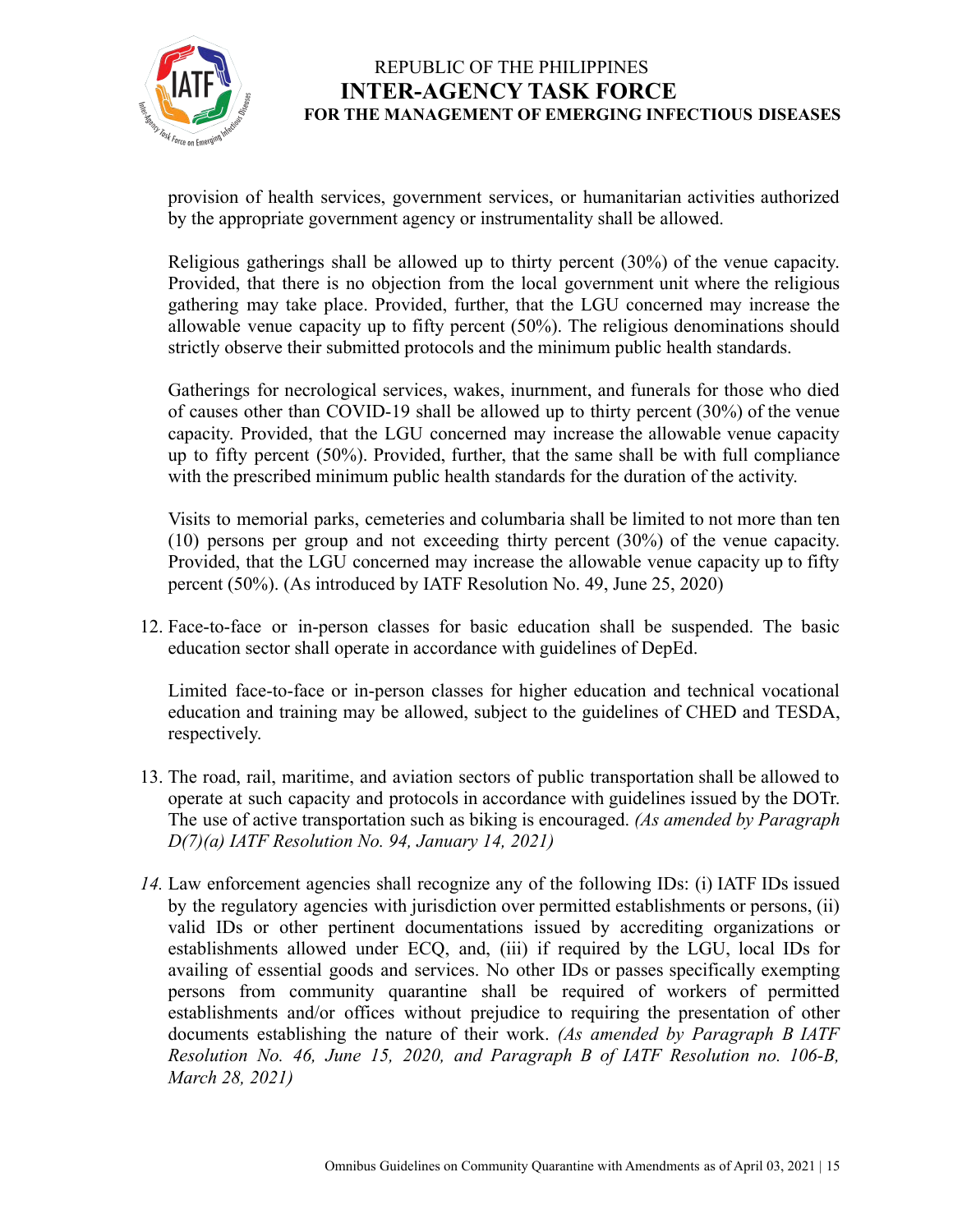

- 15. The movement of cargo/delivery vehicles as well as vehicles used by public utility companies shall be unhampered. Shuttle services of permitted establishments shall not be subject to an ID system but shall maintain compliance with minimum public health standards. (As amended by Paragraph B of IATF Resolution no. 106-B, March 28, 2021)
- 16. Outdoor non-contact sports and other forms of exercise such as but not limited to walking, jogging, running, biking, golf, swimming, tennis, badminton, equestrian, range shooting, diving, and skateboarding are allowed. Provided, that the minimum public health standards, and no sharing of equipment where applicable, are observed. Provided, further, that operations of the relevant clubhouses or similar establishments, if any, are compliant with the protocols prescribed by the DTI. For this purpose, those below eighteen (18) years of age and above sixty-five (65), may be allowed outdoor non-contact sports and other forms of exercise.

Spectators in all non-contact sports and exercises shall be prohibited. *(As amended by Paragraph A(3)(a) of IATF Resolution No. 43, June 03, 2020 and further amended by Paragraph D of IATF Resolution No. 48, June 22, 2020, Paragraph B(3) of IATF Resolution No. 49, June 25, 2020, and Paragraph B of IATF Resolution No. 56, July 16, 2020)*

- 17. Uniform curfew hours may be imposed by LGUs, subject to the guidelines issued by the DILG. Workers, cargo vehicles, public transportation, and operating hours of permitted establishments, however, shall not be restricted by such curfew.
- 18. Any violation of the foregoing prohibitions shall constitute non-cooperation of the person or entities punishable under Section 9 par. (d) or (e), as the case may be, of Republic Act No. 11332, otherwise known as the Mandatory Reporting of Notifiable Diseases and Health Events of Public Health Concern Act, and its Implementing Rules and Regulations. *(As introduced by Paragraph C of IATF Resolution no. 106-B, March 28, 2021)*

#### **SECTION [5] GUIDELINES FOR AREAS PLACED UNDER MODIFIED GENERAL COMMUNITY QUARANTINE.** Areas placed under MGCQ shall observe the following protocols:

- 1. Minimum public health standards shall be complied with at all times for the duration of the MGCQ.
- 2. The movement of all persons shall be limited to accessing essential goods and services, and for work in permitted offices or establishments as well as other activities allowed under this section. *(As amended by Paragraph A(4)(a) of IATF Resolution No. 43, June 03, 2020)*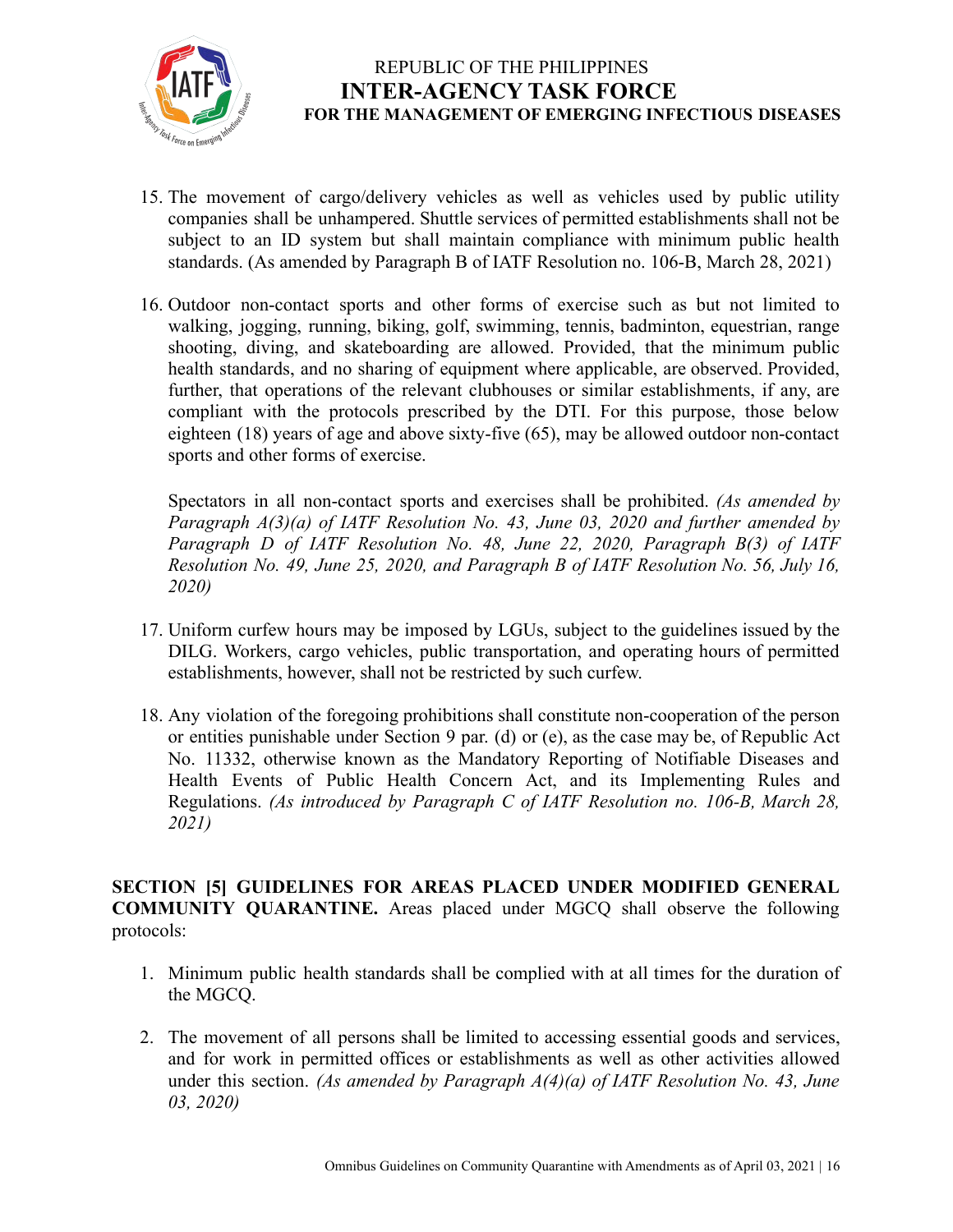

- 3. Any person below fifteen (15) years old, those who are over sixty-five (65) years of age, those with immunodeficiency, comorbidity, or other health risks, and pregnant women shall be required to remain in their residences at all times; *Provided,* that all activities and movements allowed under other Sections of these Guidelines for the foregoing persons under stricter forms of community quarantine shall continue to be permitted under MGCQ. *(As amended by Paragraph A(4)(b) of IATF Resolution No. 43, June 03, 2020, Paragraph A of IATF Resolution No. 79, October 15, 2020, Paragraph B(8) of IATF Resolution No. 84, November 19, 2020, and by Paragraph B of IATF Resolution No. 95, January 21, 2021. Lowering of age-based restrictions suspended pursuant to IATF Resolution No. 96, January 26, 2021)*
- 4. All private offices may be allowed to operate anywhere between fifty (50%) to one hundred percent (100%) on-site capacity, while encouraging work-from-home and other flexible work arrangements, where applicable.
- 5. The following establishments, persons, or activities shall not be permitted to operate, work, or be undertaken during MGCQ:
	- a. Entertainment venues such as karaoke bars, bars, clubs, concert halls, and theaters;
	- b. Fairs/Peryas, kid amusement industries such as playgrounds, playroom and kiddie rides; and
	- c. Cockfighting and operation of cockpits, except for the sole purpose of conducting ee-sabong licensed and regulated by the Philippine Amusement and Gaming Corporation.

The foregoing is likewise without prejudice to the authority of DTI to issue a negative list of industries which shall remain prohibited even in areas under MGCQ.

- 6. All construction projects shall be allowed subject to strict compliance with the construction safety guidelines issued by the DPWH.
- 7. Agencies and instrumentalities of the government shall be fully operational, and shall operate at a minimum of fifty percent  $(50%)$  up to full on-site capacity as determined by the head of agency, in accordance with the relevant rules and regulations issued by the CSC.
- 8. The co-equal or independent authority of the legislature (Senate and the House of Representatives), the judiciary (the Supreme Court, Court of Appeals, Court of Tax Appeals, Sandiganbayan, and the lower courts), the Office of the Ombudsman, and the Constitutional Commissions, to implement any alternative work arrangements, is recognized.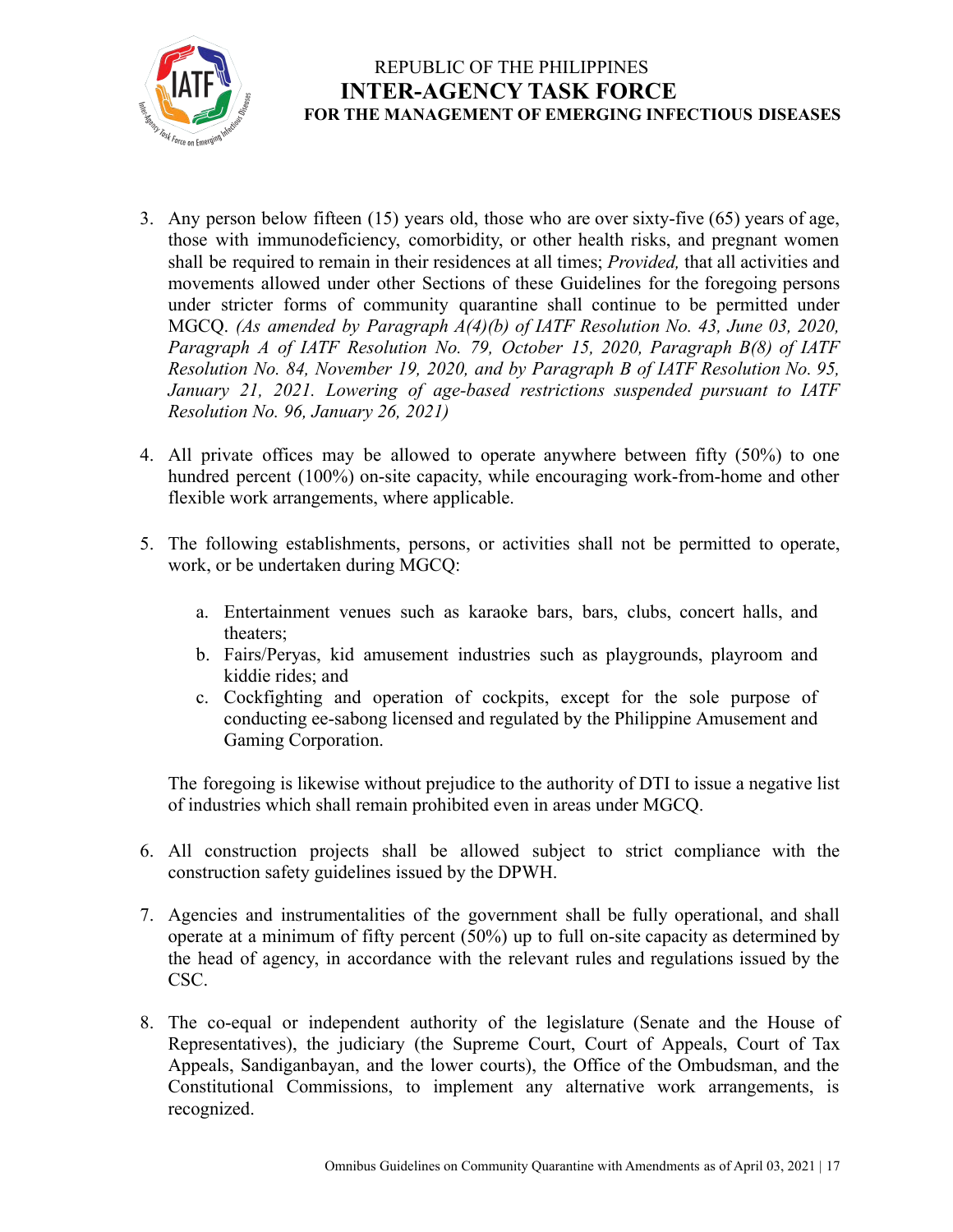

- 9. Officials and employees of foreign diplomatic missions and international organizations accredited by the DFA, may operate at full on-site capacity.
- 10. Only hotels or accommodation establishments with valid DOT Accreditation shall be allowed to accommodate guests and clients for legitimate purposes under a state of public health emergency. The operations of such hotels and accommodation establishments, as well as ancillary establishments within their premises such as restaurants, cafés, gyms, spas, function halls, and the like, shall be subject to guidelines issued by the DOT and the IATF. *(As amended by Paragraph C(2)(4) of IATF Resolution No. 95, January 15, 2021)*
- 11. Gatherings shall be allowed up to fifty percent (50%) of the seating or venue capacity. Provided, that participants shall strictly observe the minimum public health standards, and the establishments or venues where the gatherings will take place shall strictly comply with ventilation standards as provided for under relevant issuances of the Department of Labor and Employment (DOLE).
- 12. Face-to-face or in-person classes for basic education shall be suspended. The basic education sector shall operate in accordance with guidelines of DepEd.

Limited face-to-face or in-person classes for higher education and technical vocational education and training may be allowed, subject to the guidelines of CHED and TESDA, respectively. *(As amended by Paragraph A(4)(e) of IATF Resolution No. 43, June 03, 2020 and amended by Paragraph C of IATF Resolution No. 47, June 19, 2020)*

- 13. The road, rail, maritime, and aviation sectors of public transportation shall be allowed to operate at such capacity and protocols in accordance with guidelines issued by the DOTr. The use of active transportation such as biking is encouraged.*(As amended by Paragraph D(7)(b) IATF Resolution No. 94, January 14, 2021)*
- 14. Law enforcement agencies shall recognize any of the following IDs: (i) IATF IDs issued by the regulatory agencies with jurisdiction over permitted establishments or persons, (ii) valid IDs or other pertinent documentations issued by accrediting organizations or establishments allowed under MGCQ, and, (iii) if required by the LGU, local IDs for availing of essential goods and services. No other IDs or passes specifically exempting persons from community quarantine shall be required of workers of permitted establishments and/or offices without prejudice to requiring the presentation of other documents establishing the nature of their work. *(As amended by Paragraph B IATF Resolution No. 46, June 15, 2020, and Paragraph B of IATF Resolution no. 106-B, March 28, 2021)*
- 15. The movement of cargo/delivery vehicles as well as vehicles used by public utility companies shall be unhampered. Shuttle services of permitted establishments shall not be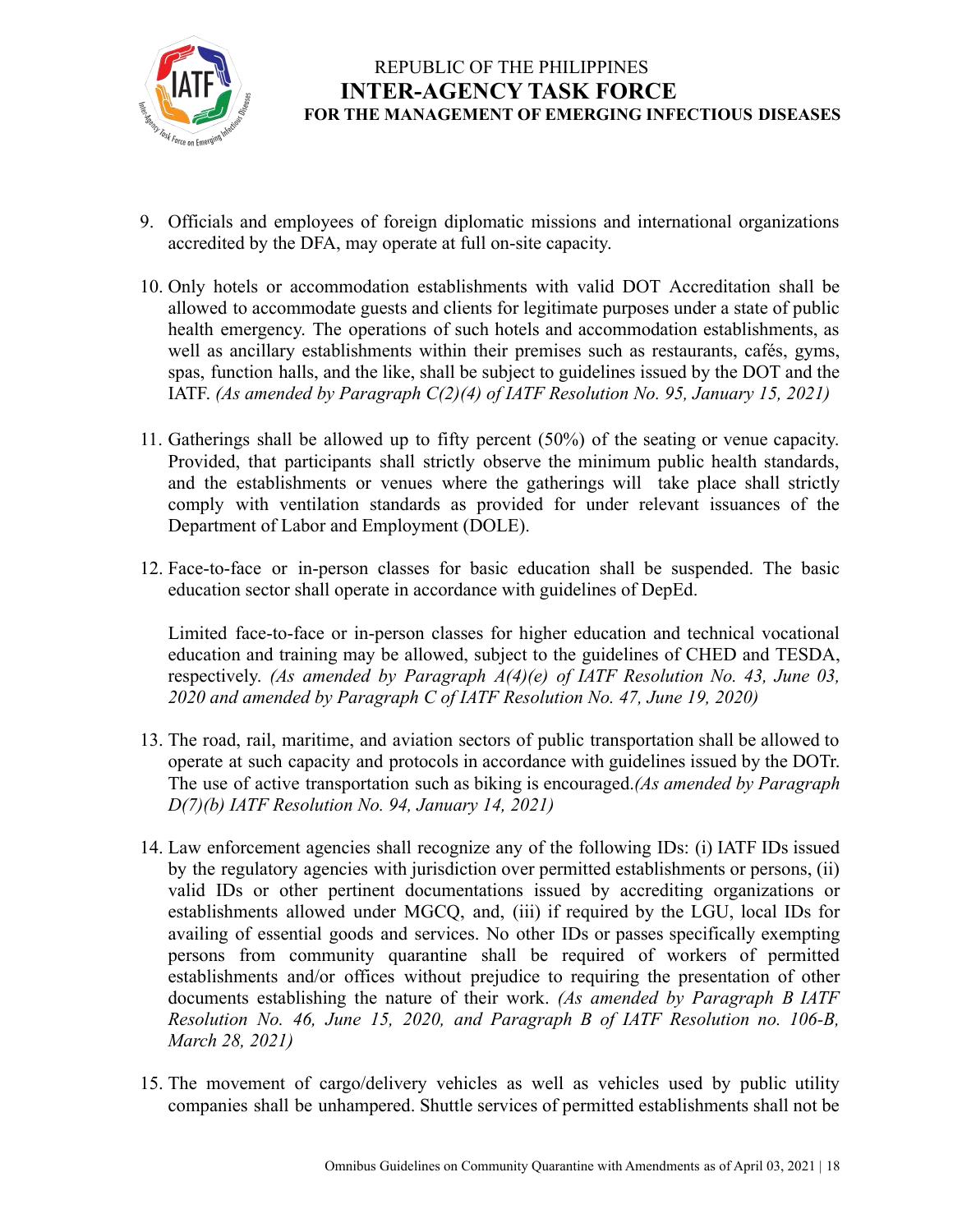

subject to an ID system but shall maintain compliance with minimum public health standards. *(As amended by Paragraph B of IATF Resolution no. 106-B, March 28, 2021)*

- 16. Indoor and outdoor non-contact sports are allowed. Non-contact sports refer to a sport or activity in which participants are physically separated throughout its duration, thus minimizing the possibility of making any form of purposeful or accidental physical contact*.* Provided, that, where applicable, the minimum public health standards such as the wearing of masks and the maintenance of social distancing, and no sharing of equipment, are observed. For this purpose, those below 15 years of age and above 65, may be allowed outdoor non-contact sports and other forms of exercise. *(As amended by Paragraph A(4)(c) of IATF Resolution No. 43, June 03, 2020, and Paragraph B of IATF Resolution No. 56, July 16, 2020)*
- 17. Any violation of the foregoing prohibitions shall constitute non-cooperation of the person or entities punishable under Section 9 par. (d) or (e), as the case may be, of Republic Act No. 11332, otherwise known as the Mandatory Reporting of Notifiable Diseases and Health Events of Public Health Concern Act, and its Implementing Rules and Regulations. *(As introduced by Paragraph C of IATF Resolution no. 106-B, March 28, 2021)*

**SECTION [6] POST-COMMUNITY QUARANTINE SCENARIO.** Areas where no community quarantine is in place can be considered as being under the New Normal.

### **SECTION [7] GUIDELINES FOR INTERZONAL AND INTRAZONAL MOVEMENT.**

1. As a national policy, all LGUs shall ensure unhampered movement by land, air, or sea of all types of goods and cargoes - including their personnel and delivery vehicles - to and from their destination regardless of existing community quarantine classification.

Personnel of delivery vehicles up to a maximum of five (5) persons, when transporting goods and cargoes, are exempt from any testing and quarantine protocols that may be imposed by the LGUs *en* route to the point of destination. Provided, they undergo the usual symptom screening at the point of destination. *Provided, further,* that strict social distancing measures must be observed, which may include, if necessary, the putting up of additional safe and humane seats or space in the vehicles. *Provided, finally*, that the PNP retains its authority to conduct inspection procedures in checkpoints for the purpose of ensuring that protocols on strict home quarantine are observed.

2. (a) The movement of the following authorized persons outside their residences (APOR), by land, sea, or air, within and across areas placed under any form of community quarantine shall be allowed: (1) health and emergency frontline services and uniformed personnel, (2) government officials and employees on official travel, (3) duly-authorized humanitarian assistance actors (HAAs), especially those transporting medical supplies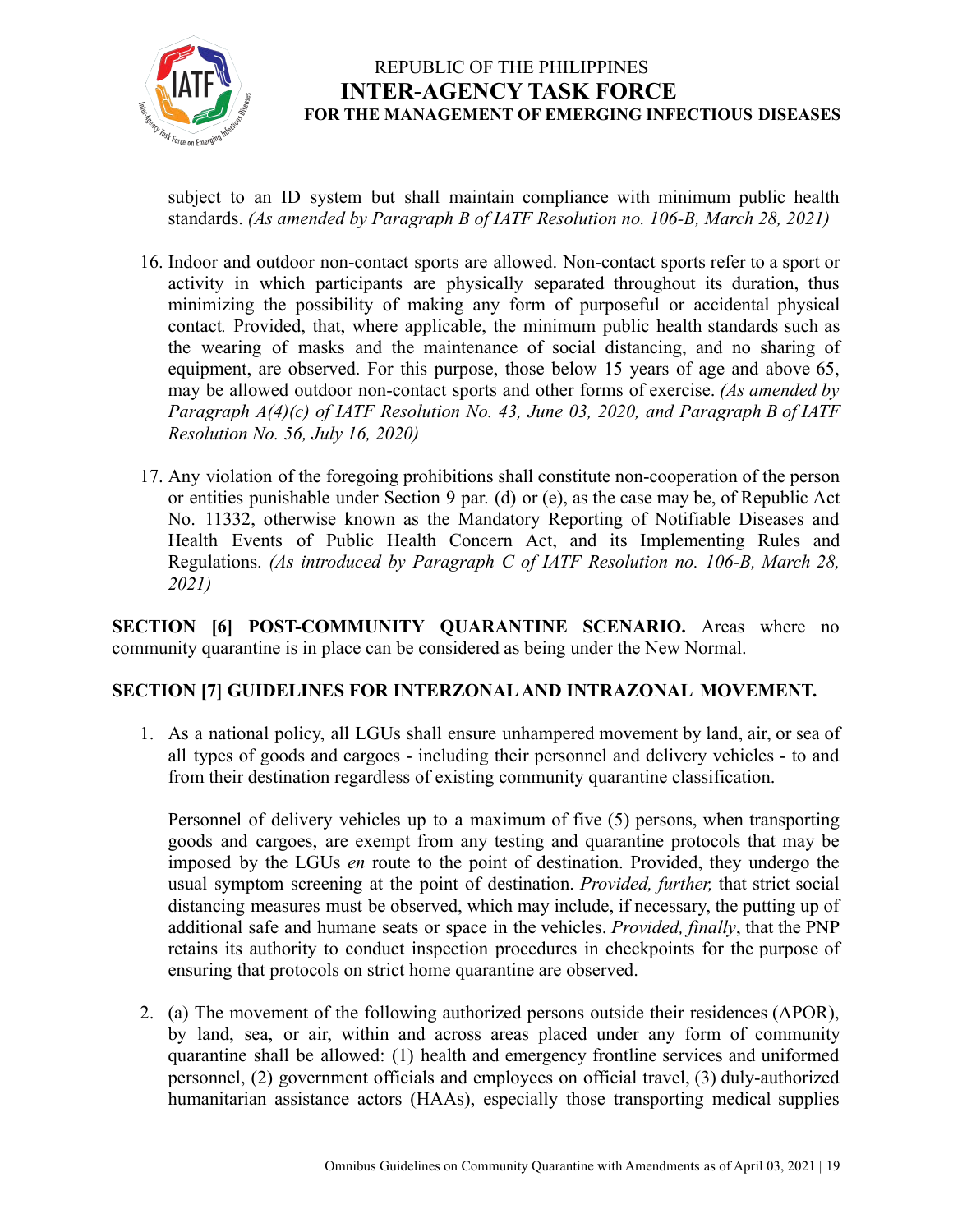

and laboratory specimens related to COVID-19, and other relief and humanitarian assistance, (4) persons traveling for medical or humanitarian reasons, (5) persons going to and from the airport, (6) anyone crossing zones for work or business permitted in the zone of destination, and going back home, and (7) public utility vehicle operators. The PNP shall be authorized to promulgate and regularly update the list of APORs. Authorized shuttle services shall be allowed to travel within and across areas placed under any form of community quarantine, with priority given to persons rendering health and emergency frontline services. *(As amended by Paragraph A of IATF Resolution No. 79, October 15, 2020)*

(b) Outbound travel of Filipinos, regardless of purpose, may be allowed subject to compliance with the following requirements:

- i. For those travelling on tourist or short-term/ visitor visas, submission of confirmed round-trip tickets and adequate travel and health insurance to cover travel disruptions and hospitalization in case of COVID-19 infections during their allowable period of stay abroad;
- ii. Execution of a Bureau of Immigration Declaration acknowledging the risks involved in travelling, including risk of delay in their return trip, to be provided at the check-in counters by the airlines;
- iii. Whenever required by the country of destination or the airline, a negative COVID-19 test taken in accordance with the health and safety protocols of such destination country or airline; and
- iv. Upon return, they shall follow the Guidelines of the National Task Force (NTF) for the Management of Returning Overseas Filipinos;

The foregoing provisions shall not be interpreted to allow outbound travel by Filipinos to countries where travel restrictions are in place; and finally, this is without prejudice to the exercise of the mandate of the Bureau of Immigration with respect to departure formalities. *(As amended by Paragraph A of IATF Resolution No. 79, October 15, 2020 and Paragraph A(2) of IATF Resolution No. 80, October 22, 2020)*

(c) Repatriated OFWs or returning OFs who have been issued a DOH/BOQ quarantine certificate shall be granted unhampered passage across zones *en route* to their final destination in the Philippines, as well as unimpeded entry to the final LGU of destination, regardless of mode of transport.

3. The interzonal movement of persons not authorized outside of residences (non-APOR) between areas placed under GCQ and MGCQ for any purpose shall be permitted subject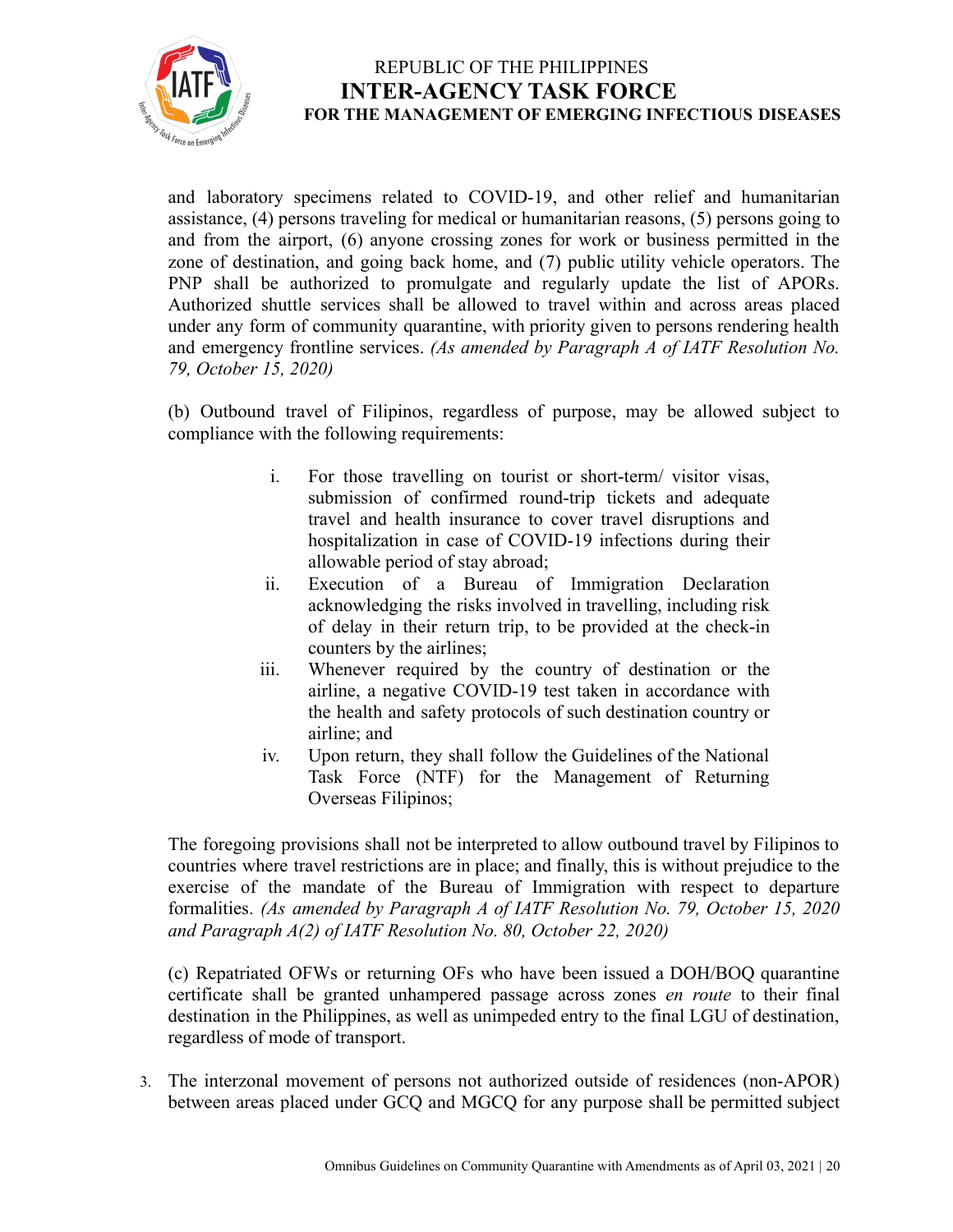

to the reasonable regulations imposed by the LGU concerned, if any, and which should be submitted to the DILG, or in the case of Boracay Island, subject to those imposed by the Boracay Inter-Agency Task Force (BIATF). *(As amended by Paragraph A of IATF Resolution No. 79, October 15, 2020)*

- 4. The intrazonal movement of non-APORs for any purpose across areas placed under GCQ or MGCQ shall be permitted subject to the reasonable regulations imposed by the LGU concerned, if any, and which should be submitted to the DILG, or in the case of Boracay Island, subject to those imposed by the Boracay Inter-Agency Task Force (BIATF). *(As amended by Paragraph A(5) of IATF Resolution No. 43, June 03, 2020, and by Paragraph A of IATF Resolution No. 79, October 15, 2020)*
- 5. The interzonal movement of non-APOR between areas placed under MGCQ and New Normal for any purpose shall be permitted subject to the reasonable regulations as may be imposed by the LGU concerned, if any, and which should be submitted to the DILG. *(As amended by Paragraph A of IATF Resolution No. 79, October 15, 2020)*

### **SECTION [8] GENERAL PROVISIONS**

- 1. LGUs are enjoined to enact the necessary ordinances to enforce protocols contained in these Guidelines and to penalize, in a fair and humane manner, violations of these protocols. Law enforcement agencies are likewise strongly enjoined to observe fair and humane treatment of violators. *(As amended by Paragraph C of IATF Resolution No. 47, June 19, 2020)*
- 2. All national government agencies and instrumentalities, as well as private sector establishments, shall adopt measures to strictly implement and enforce the minimum public health standards set by DOH and other standards set by relevant government agencies.
- 3. All persons are mandated to wear full-coverage face shields together with face masks ( earloop masks, indigenous, reusable, or do-it-yourself masks, or other facial protective equipment), whenever they go out of their residences, pursuant to existing guidelines issued by the national government agencies and LGUs. *(As amended by Paragraph C of IATF Resolution No. 88, December 14, 2020)*
- 4. Acts of discrimination such as, but not limited to, coercion, libel, slander, physical injuries and the dishonor of contractual obligations such as contracts of lease or employment inflicted upon healthcare workers, government frontliners, repatriated OFWs and returning OFs, and COVID-19 cases whether confirmed, recovered or undergoing treatment, as well as suspect and probable cases, shall be dealt with criminally, civilly, and/or administratively. LGUs are enjoined to issue the necessary executive orders and/or enact ordinances prohibiting and penalizing these discriminatory acts.